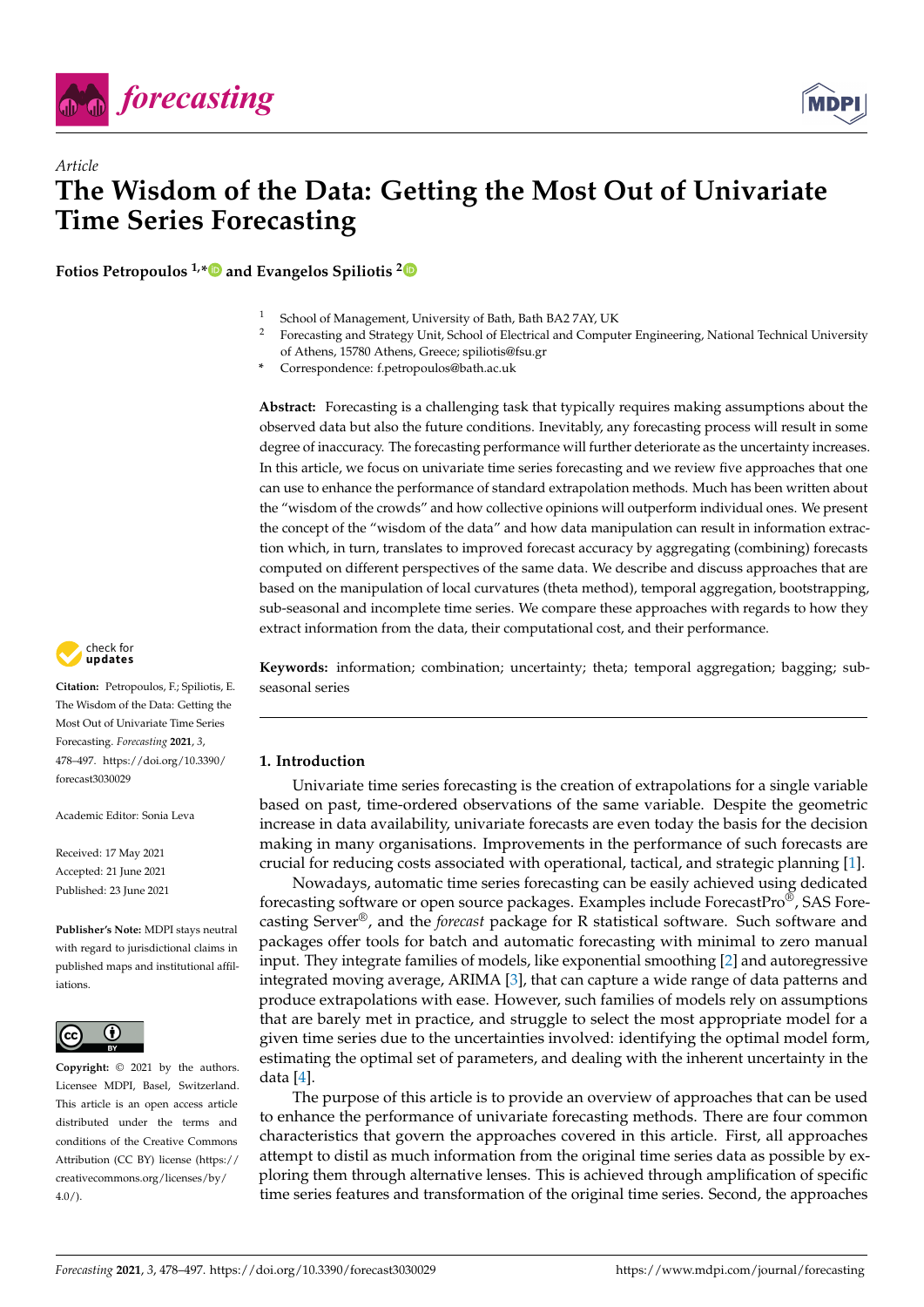build on the success of forecast combinations to offer improved forecasting performance while tackling uncertainties regarding model form and parameter specification. Third, all approaches are model-free in the sense that do not rely on a particular family or pool of models. Four, each of the approaches manage to handle at least one of the uncertainties associated with fitting forecasting models: model form, parameter, and data.

In summary, we consider, present, and discuss the following five approaches:

- Theta method, where the seasonally adjusted data are decomposed into theta lines with different curvatures that are suitable to handle local and global movements in the data  $[5-10]$  $[5-10]$ ;
- Multiple temporal aggregation (MTA), where the original time series is transformed into multiple new series of lower frequencies (higher temporal aggregation levels) [\[11–](#page-17-1)[14\]](#page-17-2);
- Bagging (bootstrapping and aggregation), in which the remainder of a time series is bootstrapped towards the creation of new series with the same underlying structure (trend and seasonality) but different random components [\[4](#page-16-3)[,15](#page-17-3)[,16\]](#page-17-4);
- Forecasting with sub-seasonal series (FOSS), in which a seasonal time series is split into multiple new series where only particular seasons (or sets of seasons) are observed and modelled [\[17\]](#page-17-5);
- Forecasting from multiple starting points, where the least recent observations of a time series are not used when estimating forecasting models [\[18](#page-17-6)[,19\]](#page-17-7).

We should clarify that although the literature involves several other univariate approaches in addition to the aforementioned ones for extracting more information from the original data and mitigating the drawbacks that forecasts from single forecasting methods may involve, these are not considered in the present study as they are not characterised by the four key attributes discussed earlier. For instance, when the forecast errors of a method display strong auto-correlations (e.g., because the method fails to fully capture seasonality or trend), a common approach is to adjust the forecasts originally produced according to their expected error, specified using a second univariate forecasting method on the residuals of the first one. TBATS [\[20\]](#page-17-8) exponential smoothing state space model with Box-Cox transformation, ARMA errors, Trend and Seasonal components, and Theta with ARMA errors [\[21\]](#page-17-9), are just some examples of this approach which, although enhances forecasting performance, does not rely on combinations. Similarly, decomposition techniques that allow for complex, multiple seasonal patterns to be captured [\[22\]](#page-17-10), can be regarded as "wisdom of the data" approaches, but do not involve combinations, depending also on particular models and, in many cases, explanatory variables.

The next five sections expand on each of the above approaches: We offer a summary of the related research studies, we describe how these approaches handle and manipulate the original time series data, and we discuss the advantages gained from their application. Section [7](#page-11-0) offers a cross-comparison of the approaches, with an emphasis on the uncertainties that each handles, as well as their computational cost. Finally, Section [8](#page-14-0) offers our conclusions and insights for future research.

## **2. Theta Method**

The theta method was the top-performing submission in the M3 forecasting competition [\[23\]](#page-17-11). Its name originates from the first letter of the Greek word for "temperature", *θ*. Similarly to how a decrease or increase in the temperature would result in contraction or expansion, the theta method amplifies or smooths the local curvatures of a time series, i.e., the distances between the points of the series with those of a simple linear regression line, computed over its observations against time. The result of this local-curvatures manipulation process is the creation of new series that are called "theta lines". The degree of amplification or reduction in the local variations is controlled by a parameter, *θ*, where a value of 1 corresponds to the original data with the original local curvatures. If  $\theta > 1$ , then the local variations are amplified; if  $\theta$  < 1, then the resulting theta line is smoother than the original data.

In its simplest form, the theta method decomposes the original data into two theta lines with parameters  $\theta = 0$  and  $\theta = 2$  [\[5\]](#page-16-4). The theta line with  $\theta = 0$  corresponds to linear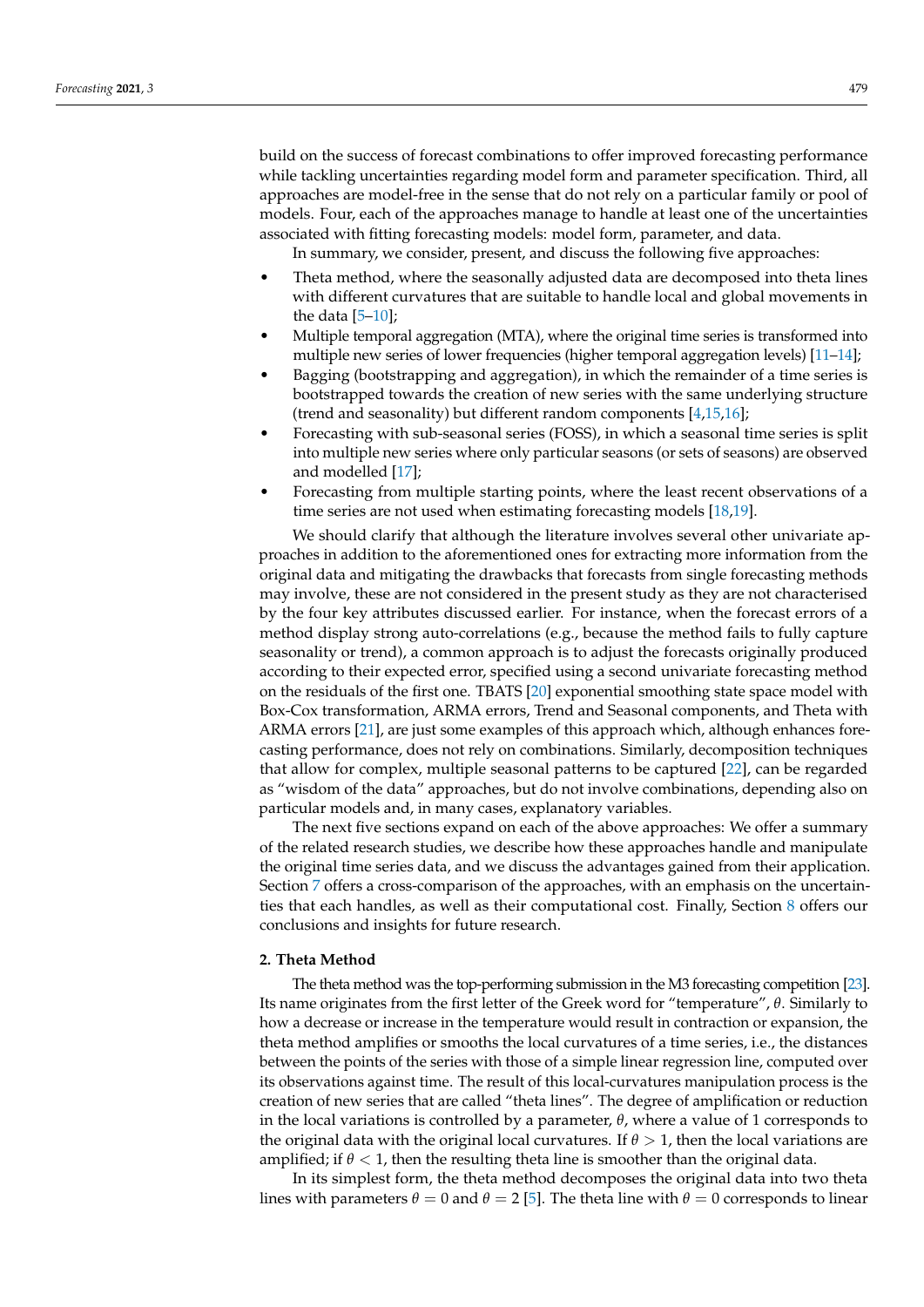regression on a time-trend indicator. This is a straight line that captures the long term trend of the data and has no local variations. The theta line with  $\theta = 2$  displays double the curvatures of the data. It is argued that this second theta line is able to better capture the short term variations in the data. Each of these two theta lines are extrapolated separately. Assimakopoulos and Nikolopoulos [\[5\]](#page-16-4) used the forecasts of the linear regression on trend to extrapolate theta line with  $\theta = 0$  and the simple exponential smoothing (SES) method to produce forecasts for the other theta line ( $\theta = 2$ ). Once the forecasts from the two theta lines have been produced, then these are combined with equal weights to form the forecast for theta line with  $\theta = 1$  that corresponds to the data with the original curvatures.

The above process works directly on data that do not exhibit seasonality. However, if the original data are seasonal, then they need to be adjusted for seasonality before the application of the theta decomposition. Assimakopoulos and Nikolopoulos [\[5\]](#page-16-4) proposed the use of the classical decomposition method with the assumption that the seasonal pattern is multiplicative in nature; a not unreasonable assumption for real life applications. As an alternative, Spiliotis et al. [\[9\]](#page-16-5) proposed using shrinkage estimators of time series seasonal indices to avoid cases where their values are exaggerated. In both cases, a simple statistical test based on the autocorrelation coefficient with a lag that matches the periodicity of the data is used to decide on the existence of a (sufficiently strong) seasonal pattern, typically considering a confidence level of 90%. This test is described in detail in [\[8\]](#page-16-6). If the theta decomposition is applied on the seasonally adjusted data, then the resulting forecasts are not seasonal, and a seasonal re-adjustment is needed. This is simply done by multiplying the combined forecasts with the respective seasonal indices computed earlier by the decomposition method. A visual example of producing theta lines from seasonal time series data is presented in Figure [1.](#page-2-0)

<span id="page-2-0"></span>

**Figure 1.** An illustrative example of producing theta lines for the theta method. The original data (black line) are de-seasonalised (red line). Then, a linear regression on trend produces the theta line with  $\theta = 0$  (blue line). The theta line with  $\theta = 2$  (green line) has double the curvatures of the seasonally adjusted data.

When theta is restricted to the simple form of two theta lines (0 and 2) that are extrapolated by the linear regression line and SES, then its application on some seasonally adjusted data is mathematically equivalent to SES with drift [\[6\]](#page-16-7). However, it would be more appropriate if theta is seen as a decomposition framework rather than a forecasting method. One can decide on the number of theta lines, their theta parameters, the forecasting methods to be applied on each of them, and the combination weights, among other modelling choices. In fact, as explained by Spiliotis et al. [\[9\]](#page-16-5), "*the advantage of theta derives exactly from (its) "divide and conquer" property: There is no single forecasting model capable of effectively capturing*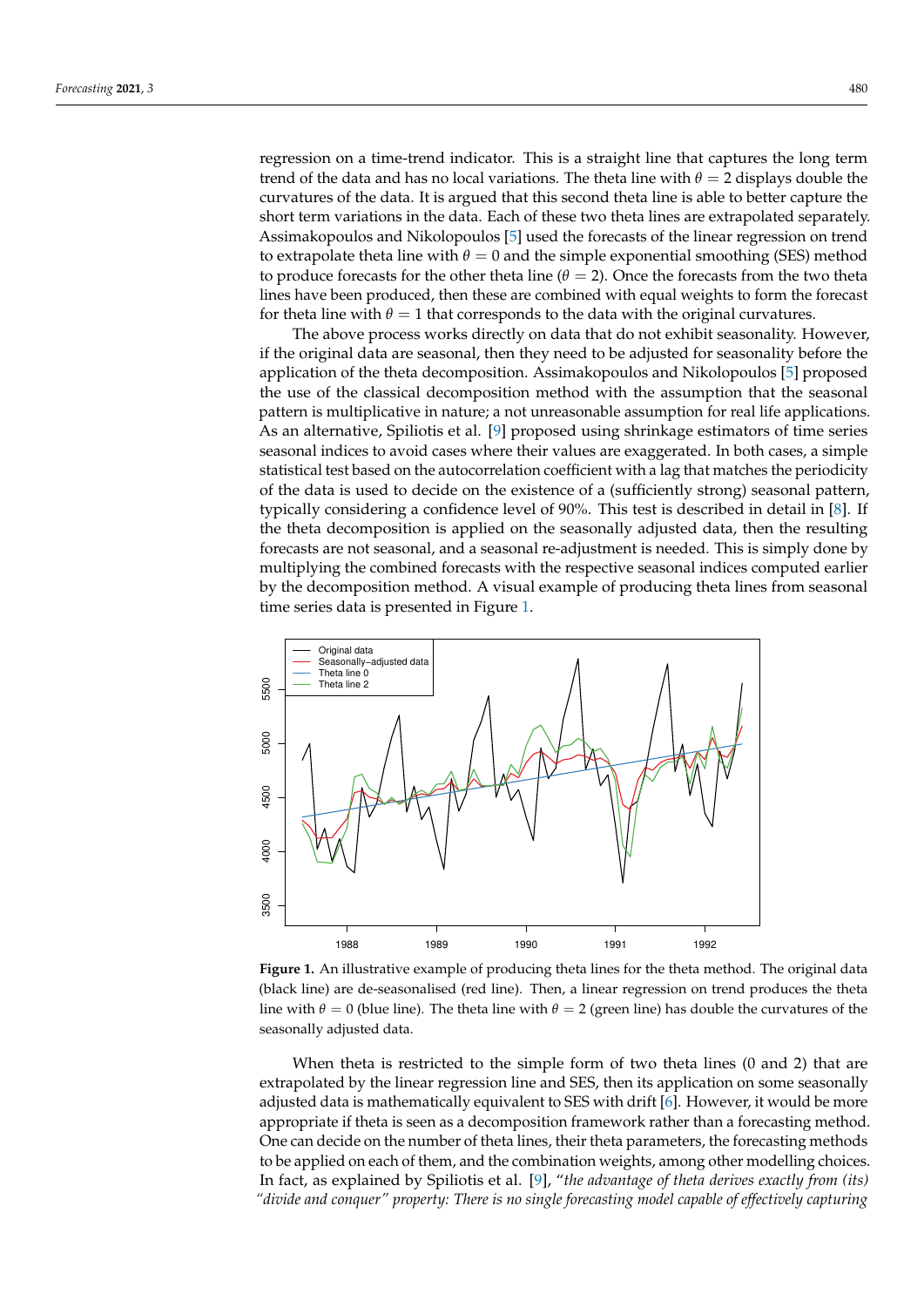*all possible time series patterns. Yet, if the series is decomposed into multiple lines of a reduced amount of information, improvements in forecasting accuracy are possible even for the case of conventional models*".

Several studies have worked on expanding the theta method to the aforementioned directions. Petropoulos and Nikolopoulos [\[24\]](#page-17-12) examine the use of equal and unequal weights for the combinations of the two theta lines forecasts, and conclude that optimally choosing the combination weights per series may result in performance benefits. Petropoulos [\[25\]](#page-17-13) proposes the addition of a third theta line with  $\theta = 1$  that is extrapolated by the dampedtrend exponential smoothing method. He also suggests the addition of a second short term trend-line that is fitted on the most recent observations, which is closely connected with the concept of multiple starting points (see Section [6\)](#page-10-0). Fioruci et al. [\[26\]](#page-17-14) and Fiorucci et al. [\[8\]](#page-16-6) offer generalised rolling origin evaluation methods and state space models for optimising the theta parameter of the second theta line, showcasing the benefits in the out-of-sample accuracy of the method. Thomakos and Nikolopoulos [\[27\]](#page-17-15) expand the application of the theta method in a multivariate setting and show the conditions under which this is expected to work better than its standard, univariate implementation.

Two recent extensions on the theta method are particularly interesting. Following the work of Spiliotis et al. [\[9\]](#page-16-5), Spiliotis et al. [\[10\]](#page-17-0) offer a taxonomy of theta models that can capture several forecasting profiles regarding the type of trend (additive or multiplicative) and seasonality (none, additive, or multiplicative). This is a significance advancement since the original theta method was designed on the assumptions of a linear trend and multiplicative seasonality. The authors propose non-linear trends, but also alternative seasonal profiles in a framework that resembles that of the exponential smoothing family of models [\[6\]](#page-16-7). Moreover, they define a process for selecting an optimal theta method and offer a simple way to empirically estimate the prediction intervals. Their "AutoTheta" method shows improved performance over the standard theta method for both point forecast accuracy but also the estimation of uncertainty. Legaki and Koutsouri [\[28\]](#page-17-16) deal with non-linear trends in an alternative fashion. They apply a Box-Cox transformation on the seasonally adjusted data prior to the theta decomposition and extrapolation. The value of the Box-Cox transformation parameter,  $\lambda$ , is selected so that the profile log-likelihood of a linear model fitted to the seasonally adjusted series is maximised, with the choice of *λ* being restricted in [0, 1]. A Box-Cox transformation allows the application of theta on data with non-linear trends but also results in stabilisation of the variance. The "Box-Cox Theta" was one of the solutions submitted in the M4 forecasting competition [\[29\]](#page-17-17), resulting in very good point forecast accuracy with very low computational cost [\[30\]](#page-17-18).

The theta method has performed well in a variety of settings that involve financial [\[31\]](#page-17-19), tourism [\[32\]](#page-17-20), and inventory forecasting [\[33\]](#page-17-21). It is not a surprise that nowadays it is considered to be one of the default time series forecasting benchmarks along with the automatic implementations of exponential smoothing and ARIMA [\[34\]](#page-17-22), as showcased by the M4 forecasting competition [\[29\]](#page-17-17). The theta method is attractive for its simplicity, robust performance, and computational efficiency. The book of Nikolopoulos and Thomakos [\[35\]](#page-17-23) exclusively focuses on the theory and applications of the theta method, highlighting the conditions under which it will outperform other forecasting methods. Several open source implementations of the theta method exist. We would like to spotlight the *forecTheta* package for R statistical software, as well as the functions thetaf() and theta() of the packages *forecast* and *tsutils*, respectively. Finally, Petropoulos and Nikolopoulos [\[36\]](#page-17-24) offer a step-by-step tutorial of the standard theta method coupled with an implementation in just 10 lines of R code.

## **3. Multiple Temporal Aggregation**

The theta method extracts more information from the data by amplifying or deflating the local curvatures. In other words, the theta method manipulates the data on the vertical axis of a standard time series plot. The next approach we explore manipulates the data on the horizontal axis, i.e., the time. Temporal aggregation refers to a time series transfor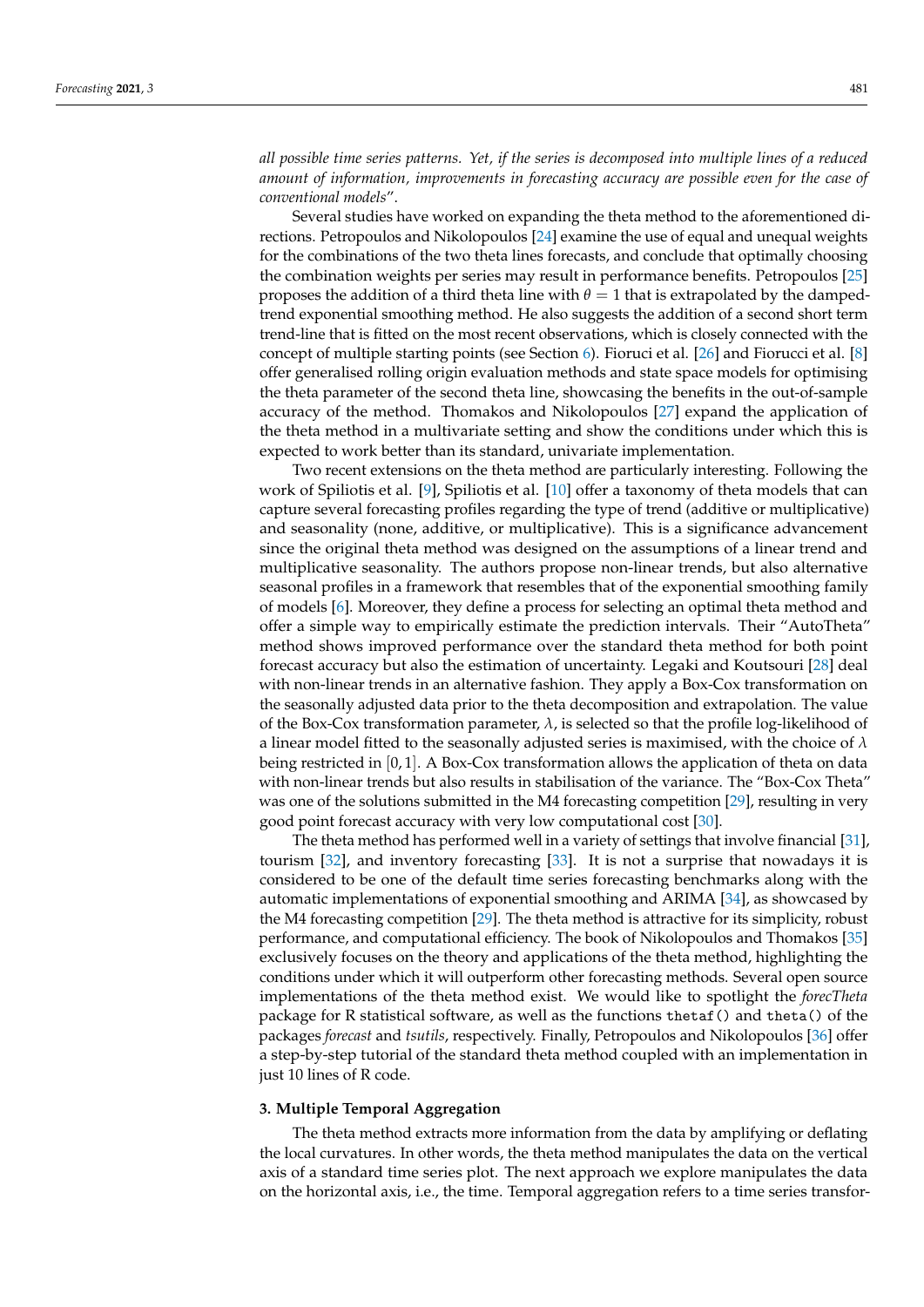mation where a higher frequency series is translated into a series of lower frequency see Section 2.9.2 in [\[37\]](#page-17-25). For example, a time series on the daily frequency can be converted into a weekly-frequency series when considering non-overlapping time buckets of 7 days each. Different levels of temporal aggregation result in new, shorter series where the high frequency components (seasonality and noise) are filtered out while level and trends are made easier to discern and model. Moreover, when temporal aggregation is applied on very granular, intermittent data, then we observe a decrease on the degree of intermittence, i.e., the number of zero observations included in the series, thus facilitating the overall forecasting process. An example of the temporal aggregation process applied on fast moving data is presented in Figure [2.](#page-4-0)

<span id="page-4-0"></span>

**Figure 2.** A visual example where multiple new temporally aggregated time series are created based on the original data. The monthly data (black line) are temporally aggregated to quarterly (red line), semesterly (blue line), and yearly (green line) data.

Although it is possible that one focuses on modelling a single aggregation level, even if this is not the original level on which the data are recorded [\[38](#page-17-26)[–40\]](#page-17-27), more benefits will usually arise from modelling multiple temporal aggregation (MTA) levels and combining the resulting forecasts. Kourentzes et al. [\[11\]](#page-17-1) offer one of the first systematic studies to explore the beneficial effects of MTA. Focusing on exponential smoothing models [\[2\]](#page-16-1), they propose that model selection should be applied on each temporally aggregated series separately. The exponential smoothing model components (level, trend, and seasonality) are estimated per aggregation level and their additive-transformed estimates are averaged across levels. The summation of the three average components is the final forecast. This approach is known as the "multiple aggregation prediction algorithm" (MAPA). The need for averaging at a component level rather than at a forecast level was driven by the fact that seasonality may not be possible to estimate in some levels (consider, for instance, monthly data and an aggregation level of five periods). Combining at a component level avoids the excessive shrinkage of the seasonal pattern [\[41,](#page-17-28)[42\]](#page-18-0). MAPA showcased improved performance over the exponential smoothing benchmark that was applied on the original data only [\[11\]](#page-17-1). The improvements of MAPA over the benchmarks were more obvious on the longer forecasting horizons.

MAPA, as introduced by Kourentzes et al. [\[11\]](#page-17-1) and implemented with exponential smoothing, is a great solution for amplifying and smoothing data patterns for fast moving series. However, when the series become intermittent, with the presence of many zeros among the non-zero demand observations, then the toolbox of forecasting models applied across the various aggregation levels can be updated to include specialised methods for intermittent demands. Such methods include the Croston's method [\[43\]](#page-18-1) and the Syntetos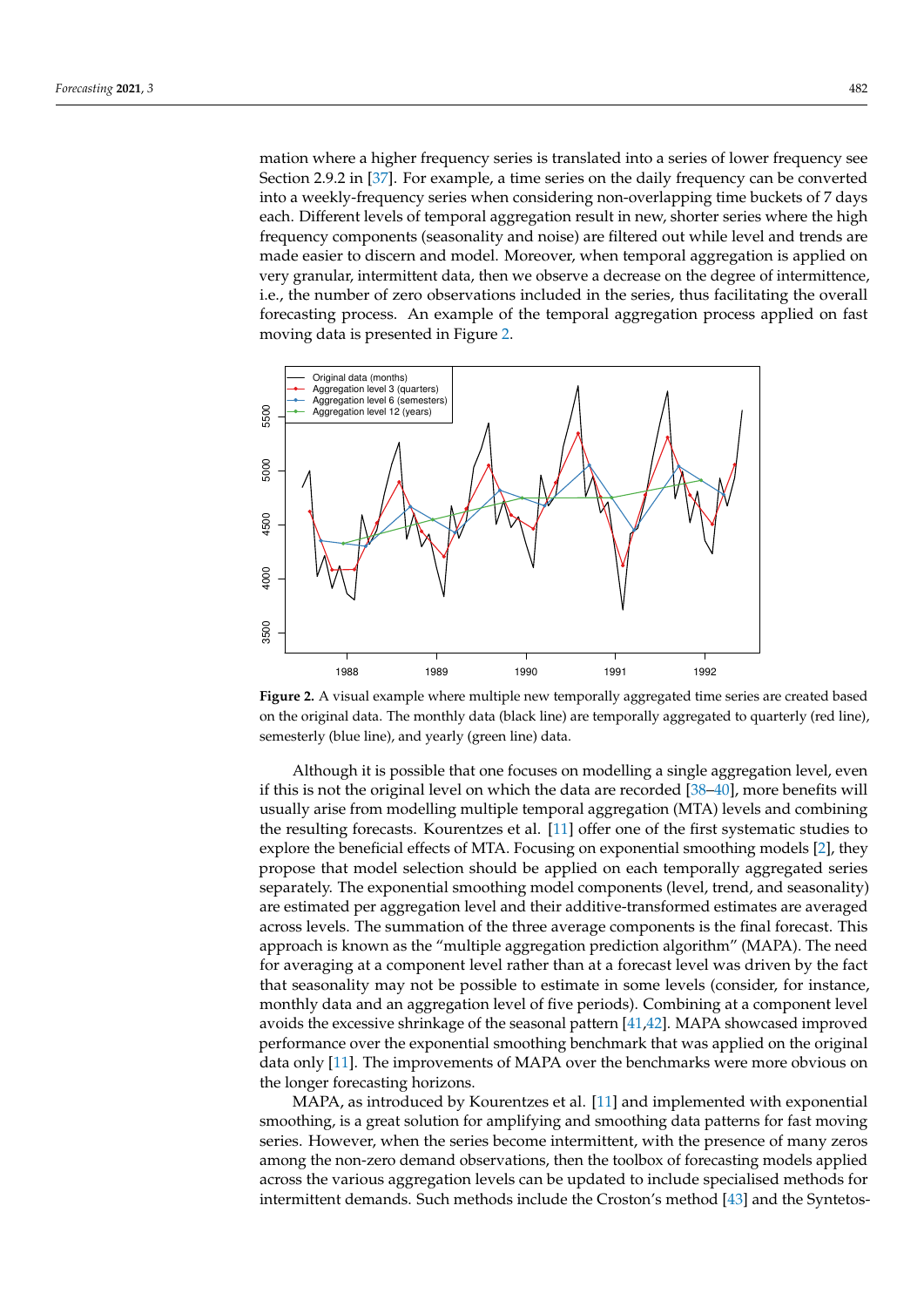Boylan approximation (SBA) [\[44\]](#page-18-2). Petropoulos and Kourentzes [\[13\]](#page-17-29) suggest the use of multiple temporal aggregation levels for the case of slow-moving demand series, where a selection between the Croston's method and the SBA is made based on the degree of intermittence and the variability of the non-zero values [\[45\]](#page-18-3). Finally, if the average inter-demand interval becomes equal to unity (i.e., the intermittent data are sufficiently temporally aggregated to become non-intermittent), then Petropoulos and Kourentzes [\[13\]](#page-17-29) suggest replacing specialised methods for intermittent demand with SES. The empirical results from the application of the MAPA version for intermittent demand data showed superior forecasting performance on a variety of metrics that included proxies for the inventory performance.

Another extension to MAPA was introduced by Kourentzes and Petropoulos [\[46\]](#page-18-4) to allow the algorithm handle exogenous variables which are estimated as additional components. The concept is similar to how exponential smoothing models (ETS) are extended to include exogenous variables (ETSx). However, the multivariate version of MAPA (MAPAx) performs temporal transformation on the exogenous variables too. This, by turn, tackles the uncertainty associated with estimating not only the effects of such predictors, but also their timing, i.e., leading and lagging effects. Applied on demand volumes affected by promotions, MAPAx offered a performance that was better to either ETSx or ARIMAx (ARIMA models with exogenous variables), both in terms of accuracy and bias, across multiple planning horizons.

One of the most important milestones in the development of MTA has been its conceptualisation in a hierarchical fashion. This enabled to directly apply the advances of the rich hierarchical literature [\[47–](#page-18-5)[50\]](#page-18-6) to the MTA application, that includes the estimation of coherent forecasts from the base forecasts of each hierarchical node. In essence, each hierarchy consists of observations at the most granular frequency at the bottom level, which are then added up to higher hierarchical levels, with the top level usually being a full periodic cycle. For example, monthly observations are added to bi-monthly, quarterly, four-monthly, semesterly, and yearly. Temporal hierarchies were first proposed by Athanasopoulos et al. [\[14\]](#page-17-2), who showed that such structures allow MTA to be applied to a wide range of forecasts that are not limited to exponential smoothing ones and could even include judgment. The authors performed a large simulation study to better understand why temporal hierarchies work better than simply modelling the original data. Finally, they discussed the managerial implications of MTA through a case study of accident and emergency demand data.

Since the work of Athanasopoulos et al. [\[14\]](#page-17-2), there has been a spark of research studies around forecasting with temporal hierarchies (THIEF). We now provide some highlights. Spiliotis et al. [\[41\]](#page-17-28) proposed three simple ways to improve performance of temporal hierarchies: (i) model combinations to the base forecasts prior reconciliation, (ii) additive and multiplicative bias adjustments to the base forecasts, and (iii) a selective application of temporal hierarchies so that unnecessary seasonal shrinkage is avoided for the time series that exhibit strong seasonality, closely related also to the work of Kourentzes et al. [\[51\]](#page-18-7) on optimal selection of temporal aggregation levels. Jeon et al. [\[52\]](#page-18-8) expanded temporal hierarchical forecasting from point forecast reconciliation to probabilistic coherent forecasts, showcasing its benefits on high frequency wind power production and electricity load data. Additionally, focusing on short term electricity load data, Nystrup et al. [\[53\]](#page-18-9) showed that temporal hierarchical forecasting can be significantly improved when autoand cross-correlations are taken into account in the reconciliation stage of the base forecasts. Finally, Kourentzes and Athanasopoulos [\[54\]](#page-18-10) applied temporal hierarchies on intermittent demand data, arguing that some data patterns (trend and seasonality) are difficult to discern on low levels of aggregation where the degree of intermittence is high. They selectively used Teunter-Syntetos-Babai (TSB) [\[55\]](#page-18-11) method for intermittent demand or ETS based on an intermittence threshold, which acts as a hyperparameter. Generally, the accuracy improvements were higher for lower intermittence thresholds, i.e., TSB switches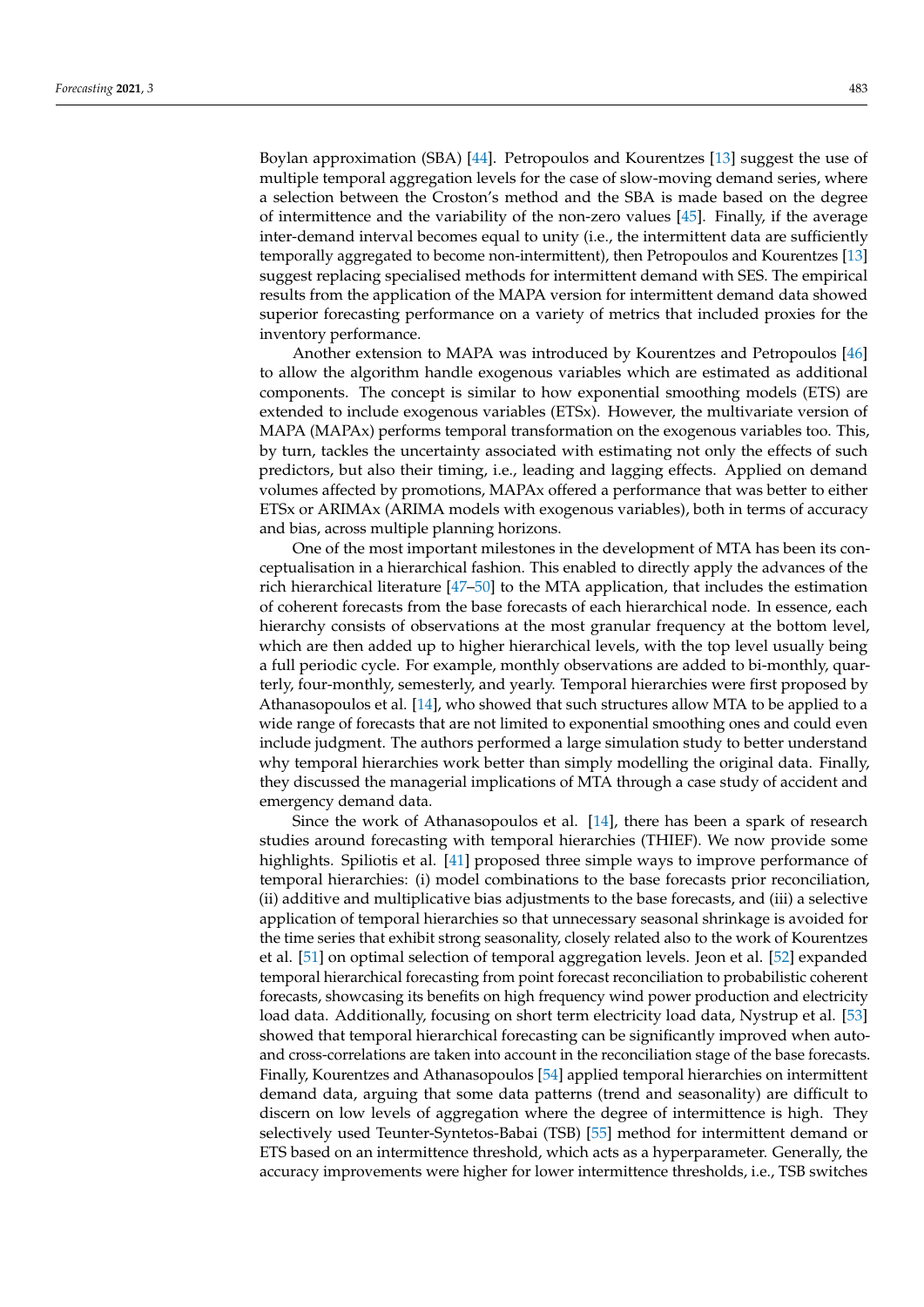to ETS when the intermittence is low, as investigated on 5000 time series depicting the demand of aerospace spare parts.

A fertile field for research is the integration of temporal aggregation forecasting with the more traditional cross-sectional one, towards what is dubbed as "cross-temporal forecasting". To the best of our knowledge, Spiliotis et al. [\[42\]](#page-18-0) were the first to investigate this issue, focusing on hourly electricity consumption data from a bank, disaggregated into branches and further disaggregated into energy uses. They proposed a sequential process where a simplified version of MAPA is first applied on the seasonally adjusted data, followed by reseasonalisation of the temporally combined forecasts and consequent application of cross-sectional hierarchical forecasting for the production of coherent forecasts across all cross-sectional levels. Kourentzes and Athanasopoulos [\[56\]](#page-18-12) approached cross-temporal aggregation from a hierarchical approach, instead of using MAPA. Although they defined full cross-sectional hierarchies, they still used a sequential approach where they first apply temporal hierarchies for each cross-sectional node followed by cross-sectional reconciliation at each aggregation level with the resulting forecast being combined using equal weights towards a "consensus reconciliation matrix". The authors showed that this approach resulted in improvements when applied on Australian tourism data. Yagli et al. [\[57\]](#page-18-13) explored further the sequential implementation of cross-temporal hierarchies by comparing the appropriate order of application, i.e., spatial then temporal, or temporal then spatial. Using photovoltaic power generation data, they showed greater benefits when temporal aggregation is applied prior to cross-sectional (spatial), while they also provided evidence that temporal aggregation may not be needed at all levels of the cross-sectional hierarchy.

Overall, we can see a large number of studies over the last few years that focus on issues surrounding MTA. MTA is attractive as it offers significant performance improvements that are coupled with aligned decision making [\[14\]](#page-17-2). Forecasts are produced at different frequencies and are then reconciled, rendering them suitable for use in several functions within companies and organisations, including operational, tactical, and strategic planning. Although, normally, different teams and departments within organisations would produce their own sets of forecasts, MTA brings us one step closer to the concept of "one number forecast", where the same sets of forecasts can be used for logistics, manufacturing, scheduling, budgeting, etc. Various implementations of MTA are available in open source forecasting packages that include the mapa() function of the *MAPA* package (MAPA and MAPAx), the imapa() function of the *tsintermittent* package (MAPA for intermittent demand data), and the thief() function of the *thief* package (temporal hierarchies) for R statistical software.

# <span id="page-6-0"></span>**4. Bagging**

The next approach that we investigate is called "bagging", which is short for "bootstrapping and aggregation". In brief, bagging is based on the resampling of the random component of a series towards the creation of new series with the same underlying patterns (trend and seasonality) but different remainder. Multiple forecasts are produced using the original and the bootstrapped series which are then aggregated (combined) to form the final forecast. In more detail, the steps for the bagging approach are as follows:

- 1. A Box-Cox transformation is applied on the original series. The *λ* parameter for the Box-Cox transformation is automatically selected based on the Guerrero's method [\[58\]](#page-18-14), but other methods such as the maximisation of the profile log likelihood of a linear model fitted to the original data could be used. The purpose of this step is twofold. First, the variance of the series is stabilised. Second, multiplicative patterns are converted into additive ones;
- 2. The Box-Cox transformed series is decomposed into its components. If the series has periodicity greater than unity (e.g., quarterly or monthly data), then the seasonal and trend decomposition using Loess STL [\[59\]](#page-18-15) decomposition is applied to separate the transformed series into the trend, seasonal, and remainder components. If the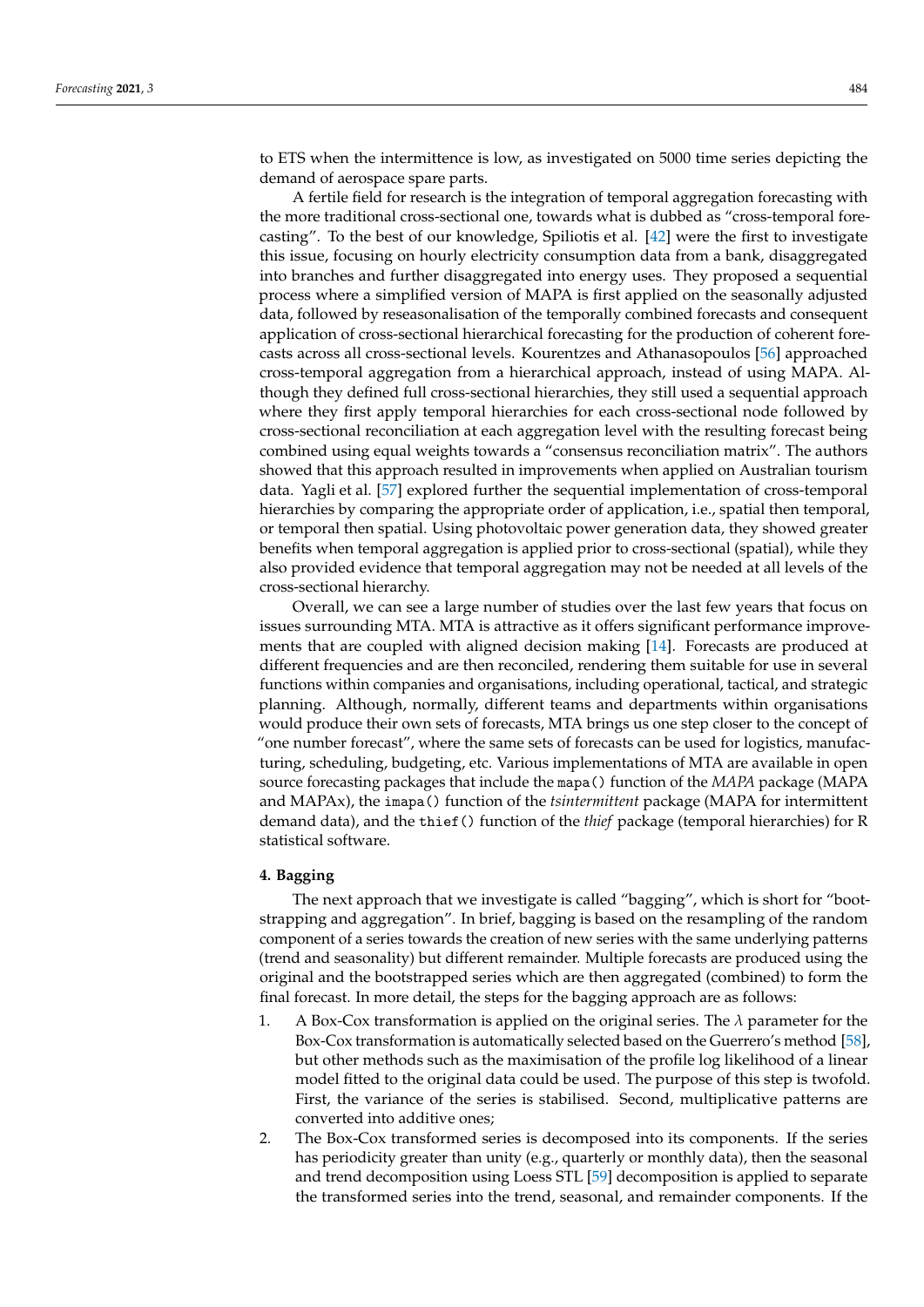series has no periodicity (e.g., yearly data), then a Loess decomposition is applied to separate the series into two components: trend and remainder;

- 3. The remainder component of the above decomposition is bootstrapped towards the creation of new vectors of remainders that follow the empirical distribution of the original remainder vector;
- 4. The bootstrapped remainder vectors are added to the other extracted components from the decomposition of step 2 (trend and, where applicable, seasonality) to form new bootstrapped series. These series have the same underlying structural patterns with the original series;
- 5. An inverse Box-Cox transformation is applied on each of the bootstrapped series, using the same *λ* parameter of step 1. This transformation brings the bootstrapped series back to the same scale as the original data. Figure [3](#page-7-0) shows the estimated bootstrapped series based on the original (seasonal) data;
- 6. The original and the bootstrapped series are extrapolated using an automatic forecasting process, which may result on the use of the same or different model forms and parameters. In any case, many sets of forecasts are produced at the end of this step;
- 7. The forecasts from the original and bootstrapped series of the previous step are aggregated (averaged).

<span id="page-7-0"></span>

**Figure 3.** The original data (black line) together with 30 bootstrapped series (blue lines).

Effectively, bagging should be seen as a data augmentation (or oversampling) approach applied in univariate settings, in the sense that the amount of modified series added over the existing one for training the forecasting methods and producing the final forecasts are solely based on the series being predicted. This is a key difference compared to the multivariate data augmentation approaches used in the literature for successfully implementing "cross-learning" (or "global") forecasting methods [\[60\]](#page-18-16), where the synthetic data share the underlying patterns of multiple series found in a broad set of series.

Bagging was first proposed by Bergmeir et al. [\[15\]](#page-17-3), who applied it to improve the performance of exponential smoothing. They used the moving block bootstrapping MBB [\[61\]](#page-18-17) algorithm to produce bootstrapped vectors of the remainder, and produced 99 bootstrapped series. The best ETS model was fitted on each of the original series and the 99 bootstrapped series in order to produce point forecasts. The final forecasts were obtained using the median operator, while the authors discuss that they also tried mean and trimmed means. Bagging on ETS offered improved performance over ETS simply applied on the original data. The authors also tried replacing Box-Cox and Loess decomposition with decomposition based on the components of the best ETS model fitted on the original data. The authors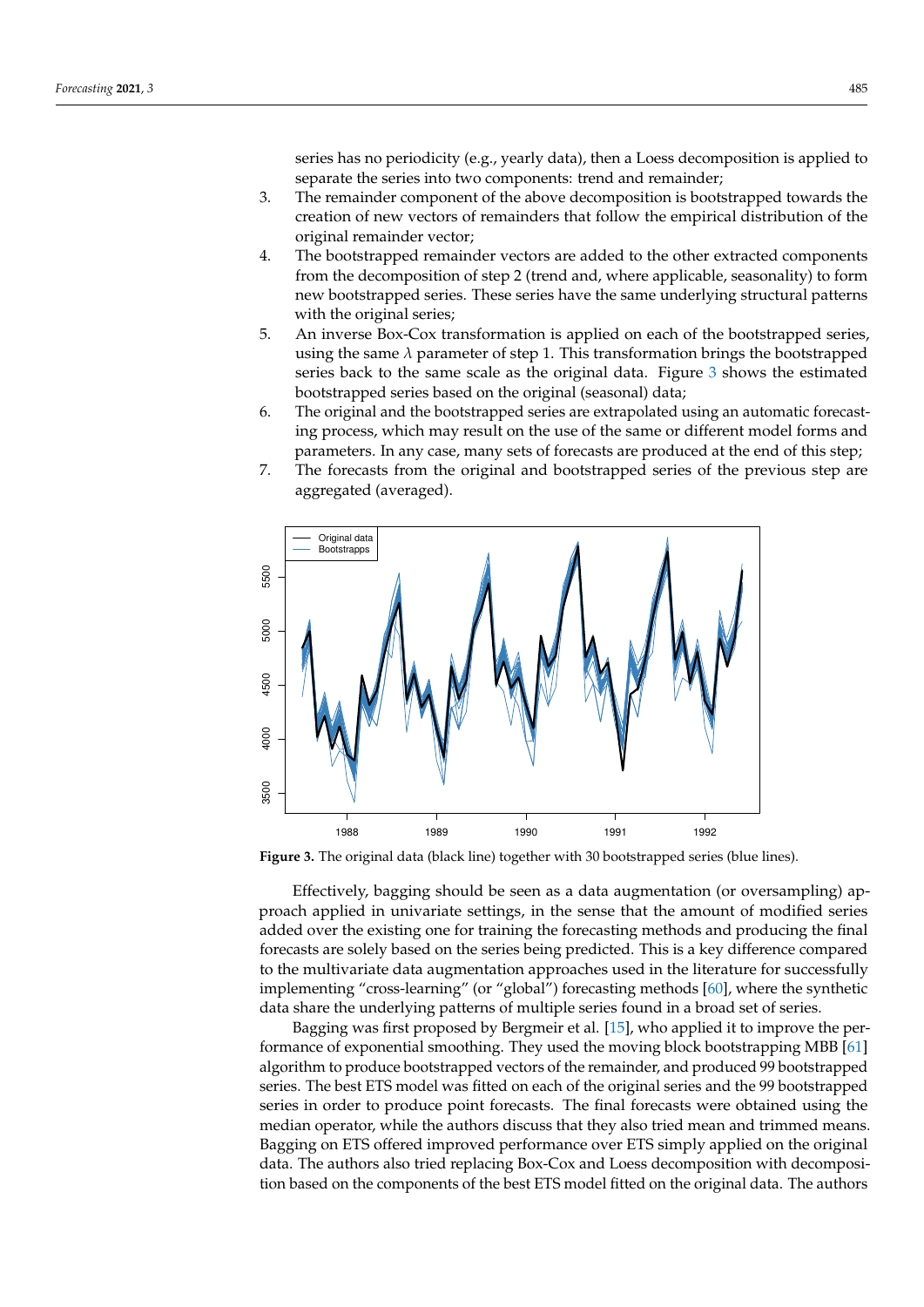also explored replacing MBB with the sieve bootstrap method [\[62\]](#page-18-18). However, both these modifications resulted in, overall, inferior results.

In a follow-up study, Petropoulos et al. [\[4\]](#page-16-3) sailed to explore the reasons behind the good performance of the bagging approach. They argued that bagging succeeds in tackling, at the same time, three sources of forecast uncertainty: (*i*) the uncertainty in selecting the correct model form, (*ii*) the uncertainty in estimating the model's parameters, and (*iii*) the inherent uncertainty of the data. They devised three simple experiments to disintegrate the benefits of bagging:

- After producing the bootstrapped series the usual way, the authors identified the optimal models on these bootstrapped series. Instead of using the forecasts from these models directly, their model forms were applied back to the original data, for which a different optimal model form may have been identified. Effectively, the bootstrapped series provided the frequencies with which each model form was identified as 'optimal', and these frequencies were then translated into combination weights for averaging the point forecasts of the different model forms when applied on the original data. All model parameters and forecasts were estimated using the original data only. This variation of bagging is known as "bootstrap model combination" (BMC) and handles only the uncertainty in the model form;
- The optimal model form was identified using the original data only. Subsequently, this optimal model form was applied on the original data and the bootstraps to obtain multiple independent estimates of the model parameters. The combination of each set of model parameters with the unique optimal model form was then applied again on the original data to produce multiple sets of point forecasts. As with bootstrap model combination, the bootstrapped series were not used to produce forecasts directly. This variation solely handles the uncertainty in estimating the model parameters;
- The optimal model form and set of parameters were estimated using the original series only. Subsequently, this unique model form and set of parameters were applied on all bootstrapped series to produce multiple sets of point forecasts. This variation solely tackles the uncertainty associated with the data, as the bootstrapped series are not used for selecting between models or estimating their parameters.

Using the data from M and M3 forecasting competitions, the results of Petropoulos et al. [\[4\]](#page-16-3) showed that, on average, tackling model uncertainty alone through bootstrap model combination offers benefits that are higher than bagging itself. Simply addressing the uncertainty in estimating the parameters of the applied model is overall worse than either bagging or bootstrap model combination but still slightly better than forecasting without bootstraps. Tackling only the data uncertainty does not offer notable gains. The authors went one step further towards generalising bagging by considering replacing the estimator (ETS) with ARIMA. The results were consistent, with bootstrap model combination being the best approach overall. Finally, they replaced MBB with two other bootstrapping approaches, circular block bootstrap CBB [\[63\]](#page-18-19) and linear process bootstrap LPB [\[64\]](#page-18-20), showing that the relative average ranks of the various approaches would not significantly change.

Although the last two studies focused on the performance of bagging when applied on families of models (ETS and ARIMA), bagging can also lead in improvements in the forecasting performance when applied on single methods. Dantas et al. [\[65\]](#page-18-21) showed that bagging with the Holt-Winters method, an exponential smoothing method that is able to capture the trend and the seasonality in the data, results in better performance than either ETS, ARIMA, or bagged ETS when forecasting the demand for air transportation.

To control the effect of the covariance on the combination step of the bagging approach, Dantas and Cyrino Oliveira [\[16\]](#page-17-4) proposed the use of clusters of similar forecasts. Instead of aggregating across all forecasts, a diverse set of forecasts are selected from each cluster and then these selected forecasts are combined across clusters. This simple trick leads to reduced variance of the forecasts and, as a result, in reduced forecast error. They tested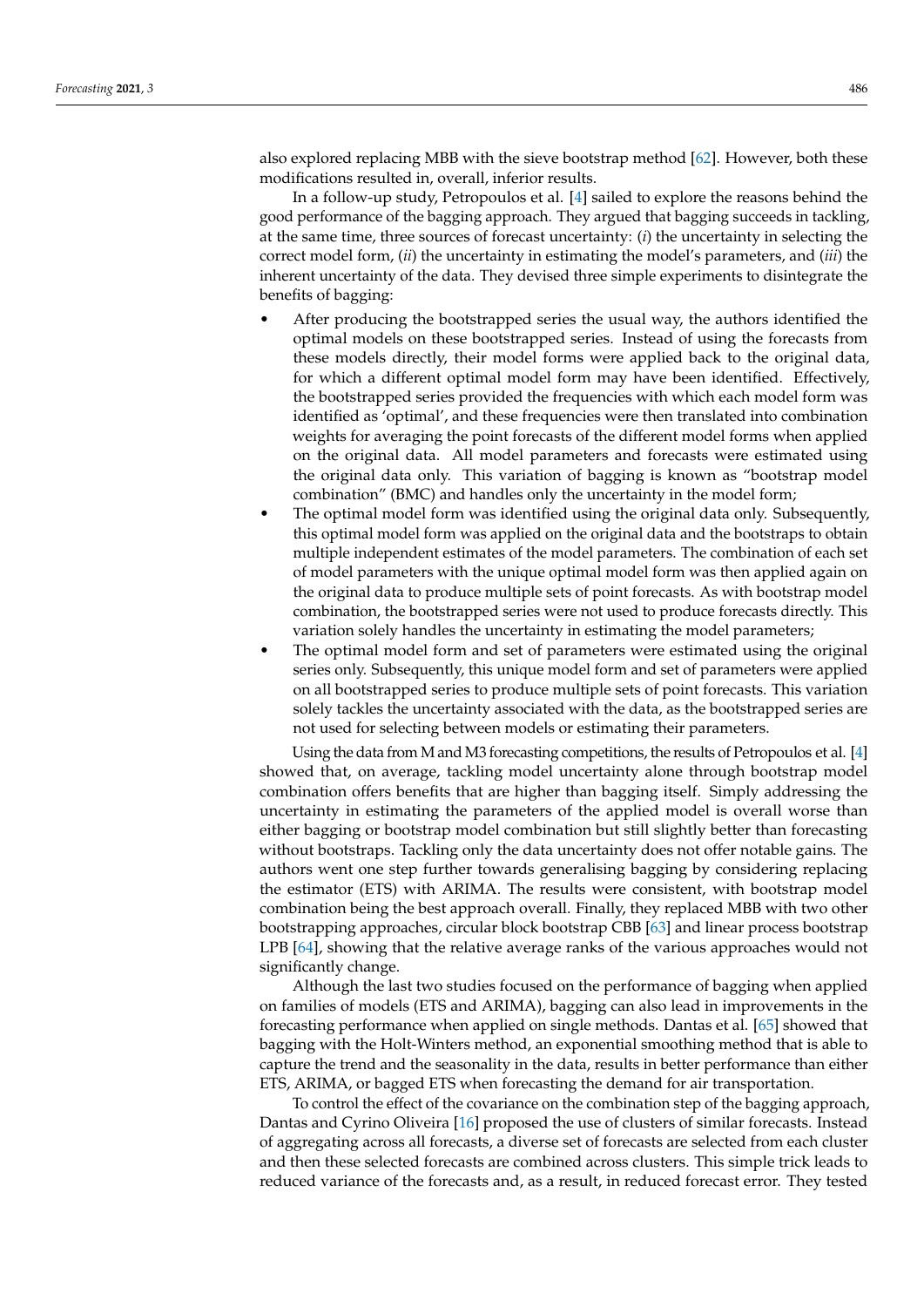their cluster-modified bagging approach using ETS and data from the M3 forecasting competition and showed improvements in the point forecast accuracy.

Meira et al. [\[66\]](#page-18-22) extended the previous works towards allowing the various bagging approaches to produce robust prediction intervals. They proposed "treating and pruning" strategies to selectively exclude models from the pool of candidate models such that models with explosive or outlying prediction interval values are not considered. This not only improved the performance of bagging and its variations, but also offered improvements upon the standard ETS. Overall, the authors demonstrated that bootstrap model combination offered very competitive performance compared to other bagging variations, both in terms of point forecast accuracy but also uncertainty estimation.

Research around bagging is much more scarce compared to theta or MTA. However, it is a robust alternative to deal with the various sources of uncertainty; arguably, though, an expensive one. Most published studies use between 50 and 100 bootstraps per series, with the computational cost need to fit all models and produce forecast being increased with the same rate. Open source implementations of the bagging approach include the functions baggedETS() and baggedClusterETS() of the R packages *forecast* and *tshacks*, respectively.

## **5. Sub-Seasonal Series**

Instead of transforming a series to another of lower frequency through temporal aggregation using all observations, the next approach we review applies sub-sampling such that the resulting series includes only some of the periods within a periodic cycle. Consider, for instance, the case of daily data and focus on the weekly periodic pattern (weekly seasonality) of length 7. One (the traditional) option would be to consider all observations and model a series with a seasonal cycle equal to 7 periods. However, we could also consider only the values for a specific day of the week (such as Monday) and create a new time series which will not be seasonal and model it independently; and we could repeat this for every single day. Expanding this idea, we could also consider pairs, triplets, quadruplets, etc., of adjacent days (such as Monday-Tuesday or Monday-Tuesday-Wednesday, etc.) and form even more series of varying degrees of periodicity. In other words, we do not do any transformation per se, but systematically remove (through subsampling) specific periods of the series to create new ones of lower periodicity. Figure [4](#page-10-1) shows an example of this sub-sampling process assuming some data originally recorded in the monthly frequency.

Forecasting with sub-seasonal series (FOSS) allows for simplified modelling of the patterns in the original series as different seasons are excluded every time [\[17\]](#page-17-5). This offers a more robust estimation of the trends but also the seasonal patterns in the data, with FOSS serving as a "magnifying glass" to the forecasting models used for their extraction. FOSS uses combination, and its welcome side effects, to aggregate the forecasts produced using the sub-seasonal series. Assuming a time series with periodicity *s* (*s* = 7 of daily data; *s* = 12 for monthly data), then FOSS entails the creation and modelling of *s* <sup>2</sup> − *s* + 1 series. However, most of these series have periodicity that is much lower than *s* and are relatively short, so the increase in the computational cost is not linearly associated with the increase in the number of models to fit. Each set of series produced by FOSS that has the same periodicity is referred to as "level of information". In its simplest form, FOSS models all such levels of information and combines the forecasts with equal weights.

Li et al. [\[17\]](#page-17-5) offer a large empirical evaluation of FOSS using data from the M3 and M4 forecasting competitions. They showed that FOSS acts as a self-improving approach for the state-of-the-art batch forecasting benchmarks ETS and ARIMA. The improvements achieved are amplified when the periodicity of the original series is higher but also when the forecast horizon increases, i.e., when forecasting becomes more challenging. In addition, the authors applied FOSS on double seasonality, high frequency load data, and showed that FOSS is also a useful tool in the presence of complex seasonal patterns.

FOSS is publicly available through the *foss* package for R. However, research in this area is still premature. We can see several avenues for future exploration that include the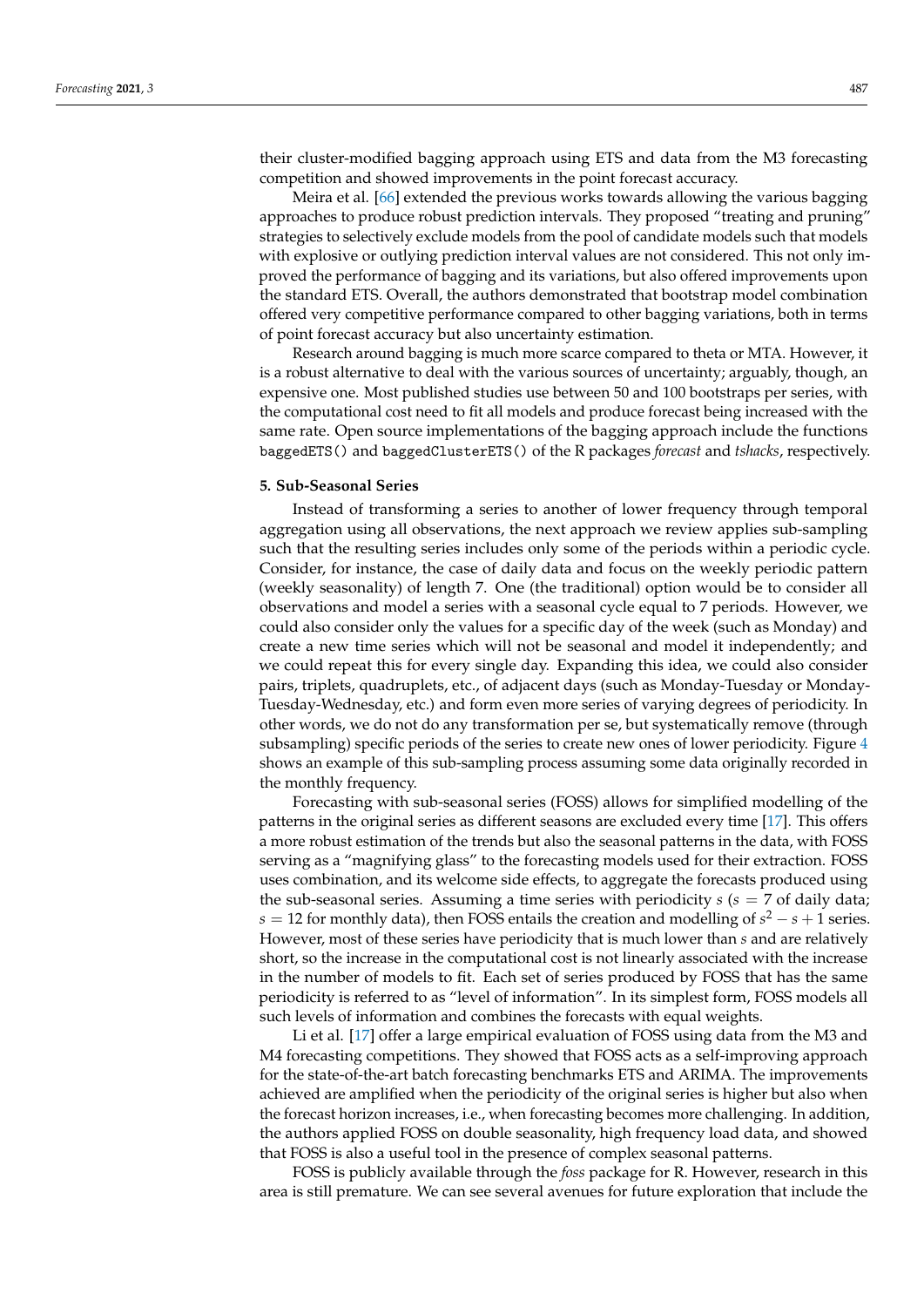<span id="page-10-1"></span>

selective use of levels of information, the use of unequal combination weights, and the creation of series using non-adjacent periods.

**Figure 4.** An illustrative example of producing sub-seasonal series by sub-sampling the original monthly data (first panel). In the second panel, we have produced a non-seasonal series that consists only of the periods in July of each year. The third and fourth panels show two more sub-sampled series with periodicity 2 and 3, respectively. Note that by considering particular subsamples, the level as well as other patterns change significantly.

#### <span id="page-10-0"></span>**6. Multiple Starting Points**

In the era of big data, retaining long histories of time series values is quite inexpensive. However, would using as many data as possible for producing forecasts warrant the best performance? Although increasing the number of the available observations is expected to lead to better accuracy, such a result is subject to a certain degree of determinism in the data. If the data exhibit structural changes (level shifts, changes in the trend and seasonal patterns, etc.) or contain outlying values, then it may be better to use the most recent window of the data that would not be subject to such data irregularities [\[67\]](#page-18-23). Another extreme way to handle changes in the structure of the data would be to only retain the most recent window that contains enough observations that are necessary to produce forecasts. For example, the "Demand Planning" functionality of the SAP APO retains only three years of monthly data, discarding the least recent history.

Determining the optimal window of data on which forecasting models are fitted is not a straightforward exercise. Instead, one can consider multiple windows. Assume that a time series consist of *n* observations. A first set of forecasts can be produced using all *n* observations. A second set of forecasts can be produced using the most recent *n* − 1 observations. This process can be repeated *m* + 1 times, such that *n* − *m* would still be enough data points for producing forecasts, i.e., at least two seasonal cycles for periodic data. Finally, the multiple sets of forecasts can be combined to obtain the final forecasts. This approach does not transform nor manipulate the original series, but simply trims the beginning of the data to produce multiple overlapping in-sample windows of different lengths based on which forecasts are produced. This approach is known as "forecasting using multiple starting points" (MSP). Figure [5](#page-11-1) demonstrates the process of trimming the original series to create new series from multiple starting points.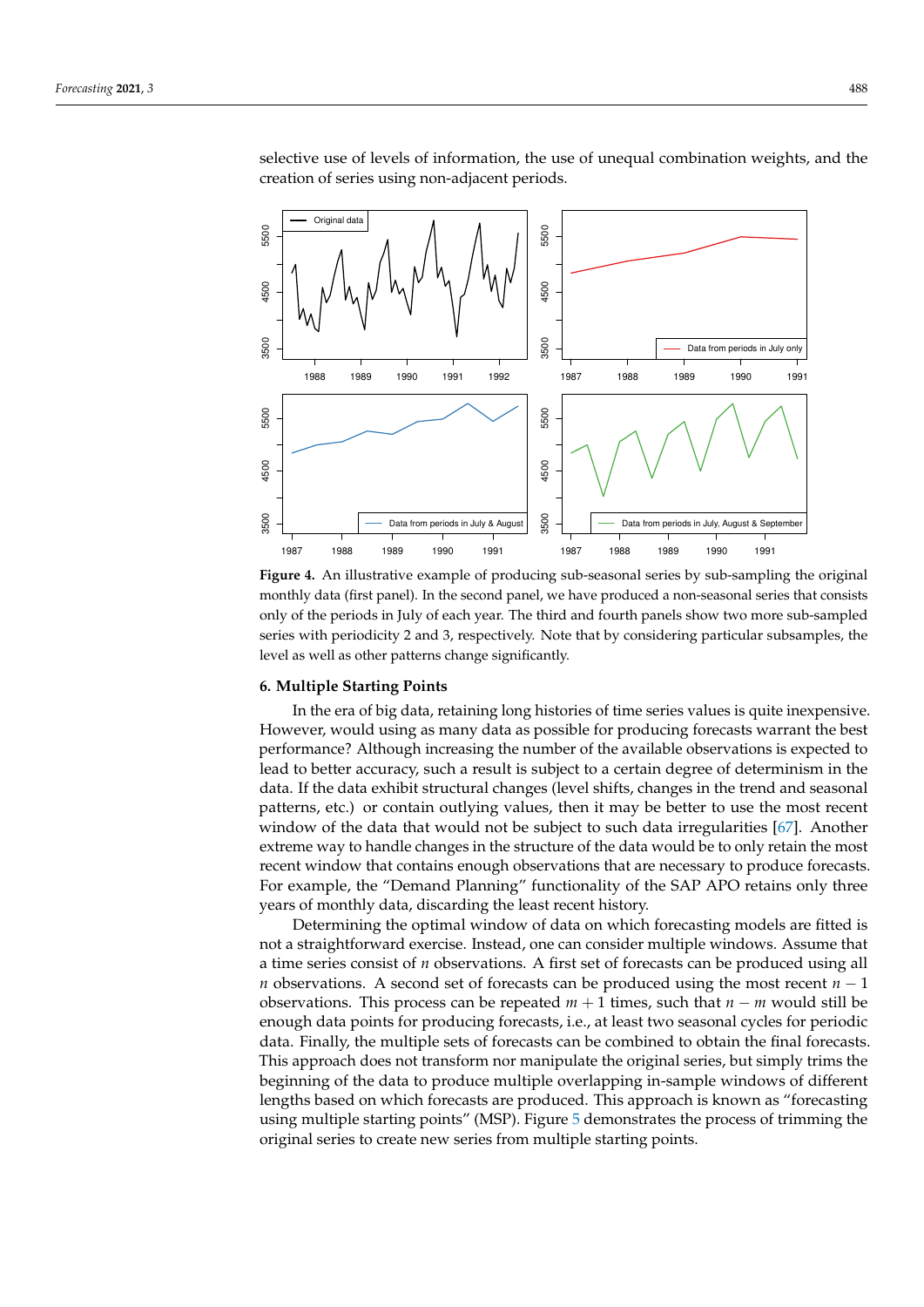<span id="page-11-1"></span>

**Figure 5.** An illustrative example of producing series from multiple starting points. The original data (first panel) are trimmed so that the periods from only the last two years (second panel), the last three years (third panel), or the last four years (fourth panel) are considered.

Research in this stream is limited. To our knowledge, Disney and Petropoulos [\[18\]](#page-17-6) were the first to empirically examine the approach based on multiple starting points. They applied it on data from the M3 forecasting competition using simple averaging operators (mean, median, and mode), which resulted in improved forecasting performance especially for the yearly frequency. They showed that the improvements generally increase as the number of starting points also increases. They also presented a case study based on the demand of 23 different types of spare parts, showing that forecasting from multiple starting points improves the accuracy in about three-fourths of the cases, with average improvements of about 10%. Bai et al. [\[19\]](#page-17-7) also empirically investigated this approach, comparing equal versus optimal weights when combining across the forecasts but also considering non-consecutive starting points for their in-sample windows.

We believe that there is scope for more research in this area. Future studies could focus on applying formal techniques for detecting structural changes, which then can be used to select the starting points in a more systematic manner. Another possibility for future investigation could be the application of the concept of multiple starting points within cross-sectional hierarchical structures, where it is usually assumed that every node in the hierarchy has the same number of historical observations. Finally, understanding the circumstances under which forecasting from multiple starting points works best is vital towards implementing it in practice. To our knowledge, there does not exist an open source implementation for forecasting from multiple starting points.

#### <span id="page-11-0"></span>**7. Cross-Comparison**

The five approaches that were described in the previous five subsections attempt to extract more information from the original time series by performing various forms of data modifications, adjustments, manipulations, and transformations. These can be summarise in three larger categories: *random component*, *frequency*, and *length*. Table [1](#page-12-0) summarises how the extraction of information works for each of these five approaches. The theta method retains the frequency and length of the data, but amplifies the local curvatures which are represented as the residuals of a linear regression on trend. MTA transforms the original series through temporal aggregation to new shorter series of lower frequency; inevitably, the upsampling also results in lower noise [\[40\]](#page-17-27). Bagging is based on the bootstrapped series that are produced through re-sampling of the remainder from a decomposition process.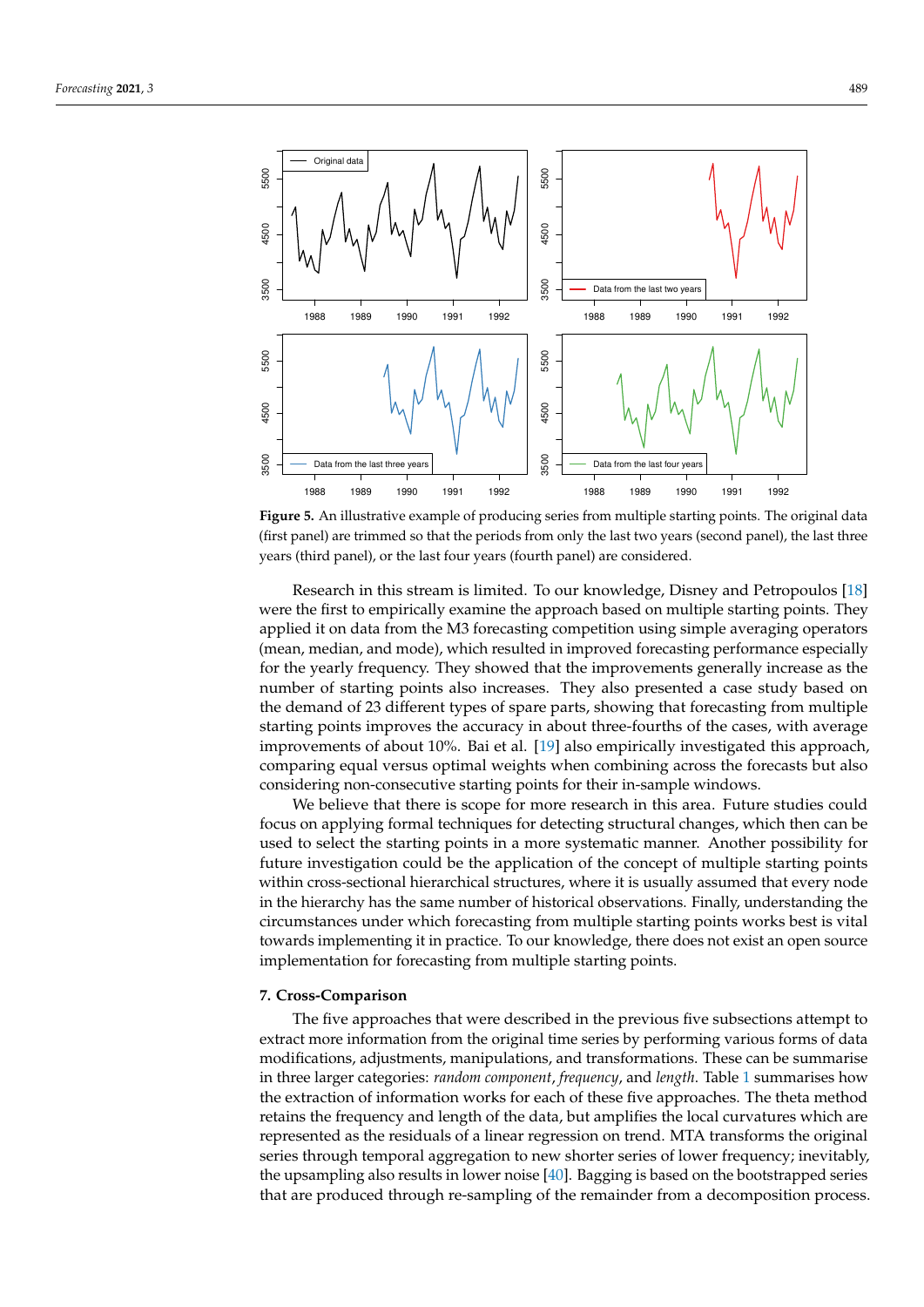FOSS focuses on the subsampling of the original series resulting, similar to MAPA, in new series that are shorter and have lower periodicity. Finally, forecasting from multiple starting points is based on trimming the original series by removing the least recent values, retaining the frequency and random component intact.

<span id="page-12-0"></span>**Table 1.** How does extraction of the information work?

| Approach    | <b>Random Component</b> | Frequency | Length |
|-------------|-------------------------|-----------|--------|
| Theta       |                         |           |        |
| <b>MTA</b>  |                         |           |        |
| Bagging     |                         |           |        |
| <b>FOSS</b> |                         |           |        |
| <b>MSP</b>  |                         |           |        |

In Table [2,](#page-12-1) we map the five approaches with regards to how they handle the three sources of uncertainty: data uncertainty, model form uncertainty, and model parameters uncertainty. Our mapping involves two levels:  $\checkmark$  denotes full account of that type of uncertainty, while  $\checkmark$  denotes partial account. The theta method handles the uncertainty in the data in the sense that the local curvatures are amplified or reduced to better identify short and long term movements in the data. MTA also handles data uncertainty as temporal aggregation results in smoothing the noise in the data [\[40\]](#page-17-27). However, MTA also addresses the uncertainty in the model form, as different models may be identified as optimal at different temporal levels: a dominating seasonal pattern may lead to the selection of a seasonal-only model at the lowest aggregation level. However, as seasonality is smoothed out by temporal aggregation, a trend pattern may become apparent in a higher aggregation level [\[11\]](#page-17-1). Even if the same models are identified as optimal in various temporal levels, then MTA is still likely to help by partially addressing parameters' uncertainty.

|             | <b>Sources of Uncertainty</b> |       |            |  |
|-------------|-------------------------------|-------|------------|--|
| Approach    | Data                          | Model |            |  |
|             |                               | Form  | Parameters |  |
| Theta       |                               |       |            |  |
| <b>MTA</b>  |                               |       |            |  |
| Bagging     |                               |       |            |  |
| <b>FOSS</b> |                               |       |            |  |
| <b>MSP</b>  |                               |       |            |  |

<span id="page-12-1"></span>**Table 2.** How do the five approaches handle the sources of uncertainty?

Bagging is the only approach that is able to tackle all three types of uncertainty, something that was extensively discussed by Petropoulos et al. [\[4\]](#page-16-3). However, some bagging variations focus on particular sources of uncertainty, as discussed in Section [4.](#page-6-0) FOSS is the only approach that does not explicitly handle the data uncertainty, but directly focuses on the model form uncertainty (and the model parameters). Finally, MSP tackles data uncertainty in the sense that, by trimming series, outliers or structural changes are removed. However, the new (shorter) series might also result in alternative model forms and sets of parameters.

Next, we consider the computational cost required by each of the approaches to produce forecasts. For simplification, instead of recording computational time per se (as this would depend on length of the series, among others) we compare the various approaches in terms of models required to be fitted. As a benchmark, it is noteworthy that the ets() function of the *forecast* package for R statistical software fits 19 models (8 for non-seasonal data) before a final model is selected and its forecasts are produced. The theta method is arguably one of the most inexpensive robust time series forecasting methods. In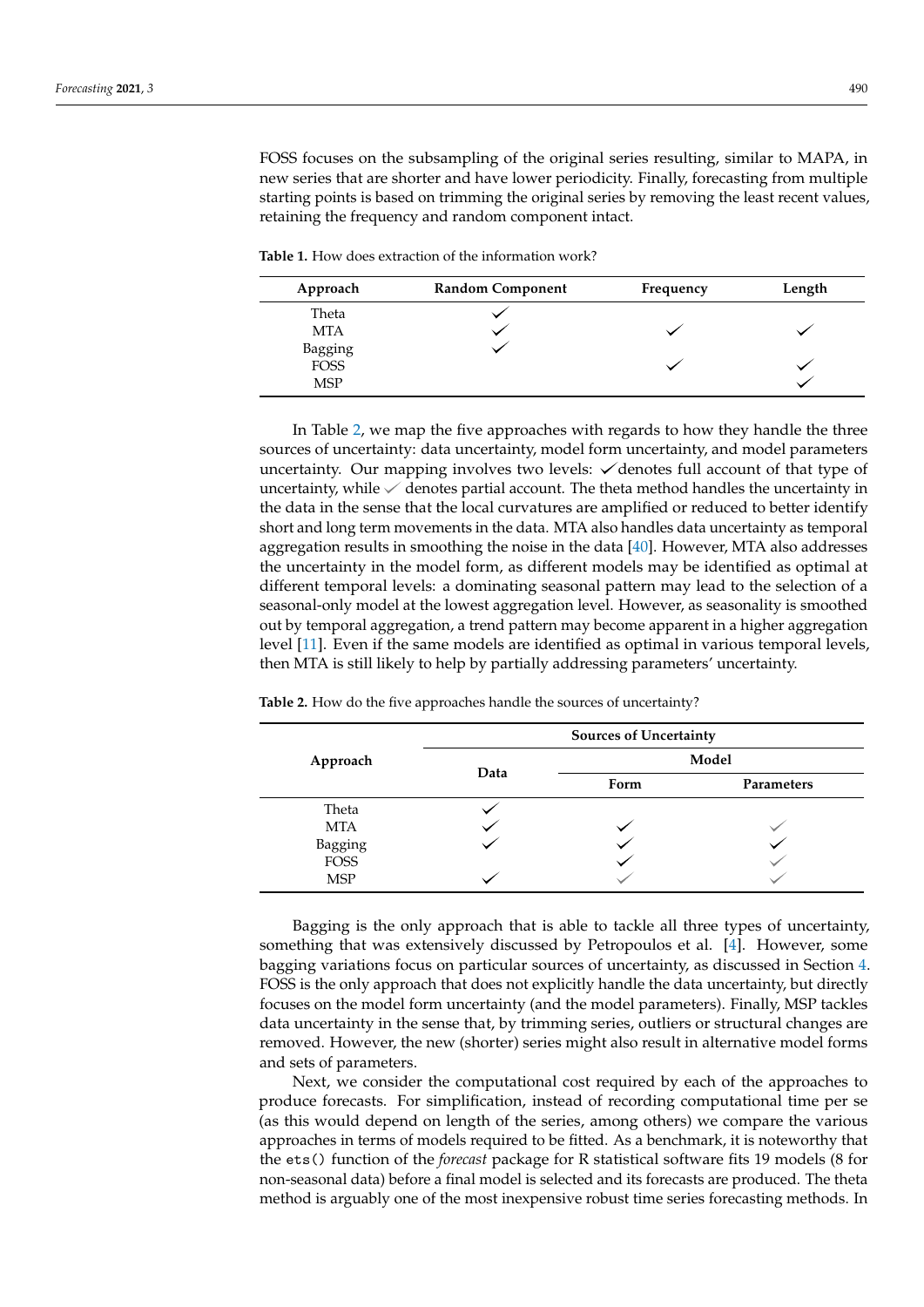its standard implementation, it requires the fitting of just 2 models, one for each theta line (a simple linear regression model and SES). Even theta variations that consider more than two theta lines, the number of models required is small. The robust implementation by Legaki and Koutsouri [\[28\]](#page-17-16) that uses a Box-Cox transformation offered, arguably, one of the best trade-offs in performance versus cost in the M4 competition [\[30\]](#page-17-18).

Compared to theta, all other approaches are more costly. MTA requires forecasts for each aggregation level: 12 for monthly data; 4 for quarterly data. However, this could be slightly reduced when one uses temporal hierarchies (6 for monthly; 3 for quarterly). It is common that in each level an automatic algorithm, like ETS or ARIMA, is used. This means that the number of models required to be fitted increases a lot. Using temporal hierarchies with ETS results in fitting 103 exponential smoothing models for a monthly time series (5 seasonal levels  $\times$  19 models + 1 non-seasonal level  $\times$  8 models). Empirical evidence [https://kourentzes.com/forecasting/2014/10/31/guest-post-on-the-robustness](https://kourentzes.com/forecasting/2014/10/31/guest-post-on-the-robustness-of-bagging-exponential-smoothing/)[of-bagging-exponential-smoothing/](https://kourentzes.com/forecasting/2014/10/31/guest-post-on-the-robustness-of-bagging-exponential-smoothing/) (accessed on 1 June 2021) has shown that Bagging's performance converges when at least 50 bootstrap series are aggregated—while most of the studies consider 100 bootstrap series. This means that Bagging with ETS requires fitting as little as 950 models (50 bootstraps  $\times$  19 models) for a single seasonal series and 400 models for a non-seasonal series, rendering it one of the most expensive approaches in this review study. Forecasting with sub-seasonal series is also very costly. From the *s* <sup>2</sup> − *s* + 1 series created, *s* of them have a periodicity of 1 with the potentially displaying seasonal patterns. Again assuming ETS, FOSS entails fitting and parametrising 165 models when modelling a series on the quarterly frequency (( $s^2 - 2s + 1$ ) × 19 models for the sub-series with  $s > 1$ , plus  $s \times 8$  models for the rest) rising to 2395 models for a monthly time series. The cost for the forecasting from multiple starting points heavily depends on the length of the series. Assuming a monthly time series  $(s > 12)$  with length  $n = 50$ , we would require at least 2*s* = 24 periods to produce forecasts, which allows us to consider at most 27 starting points, translating to fitting 513 models when using ETS.

Lastly, we consider the performance of the various approaches as published in various studies so far. We focus on the data used in two forecasting competitions, M3 [\[23\]](#page-17-11) and M4 [\[29\]](#page-17-17), and particularly the yearly, quarterly, and monthly frequencies. It is important to note that our summary results, presented in Table [3,](#page-14-1) are based on the empirical evidence presented on other studies, which are identified next to each numerical result. We also limit our results to the values of the symmetric mean absolute percentage error (sMAPE) as reporting the mean absolute scaled error (MASE) was not possible (different researchers apply the scaling differently). For some studies that only provided relative improvements over a benchmark, such as [\[14\]](#page-17-2), did not differentiate between the results of each competition, such as [\[41](#page-17-28)[,42\]](#page-18-0), or were limited to one of the two competitions considered, such as [\[28\]](#page-17-16), we have reproduced the results using the code provided by the corresponding authors. Overall, we observe that some of these approaches are more suited in forecasting nonseasonal patterns (see, for instance, the very good performance of the Box-Cox Theta on the yearly frequency), while others are better when the series are periodic (see, for instance, FOSS and MTA).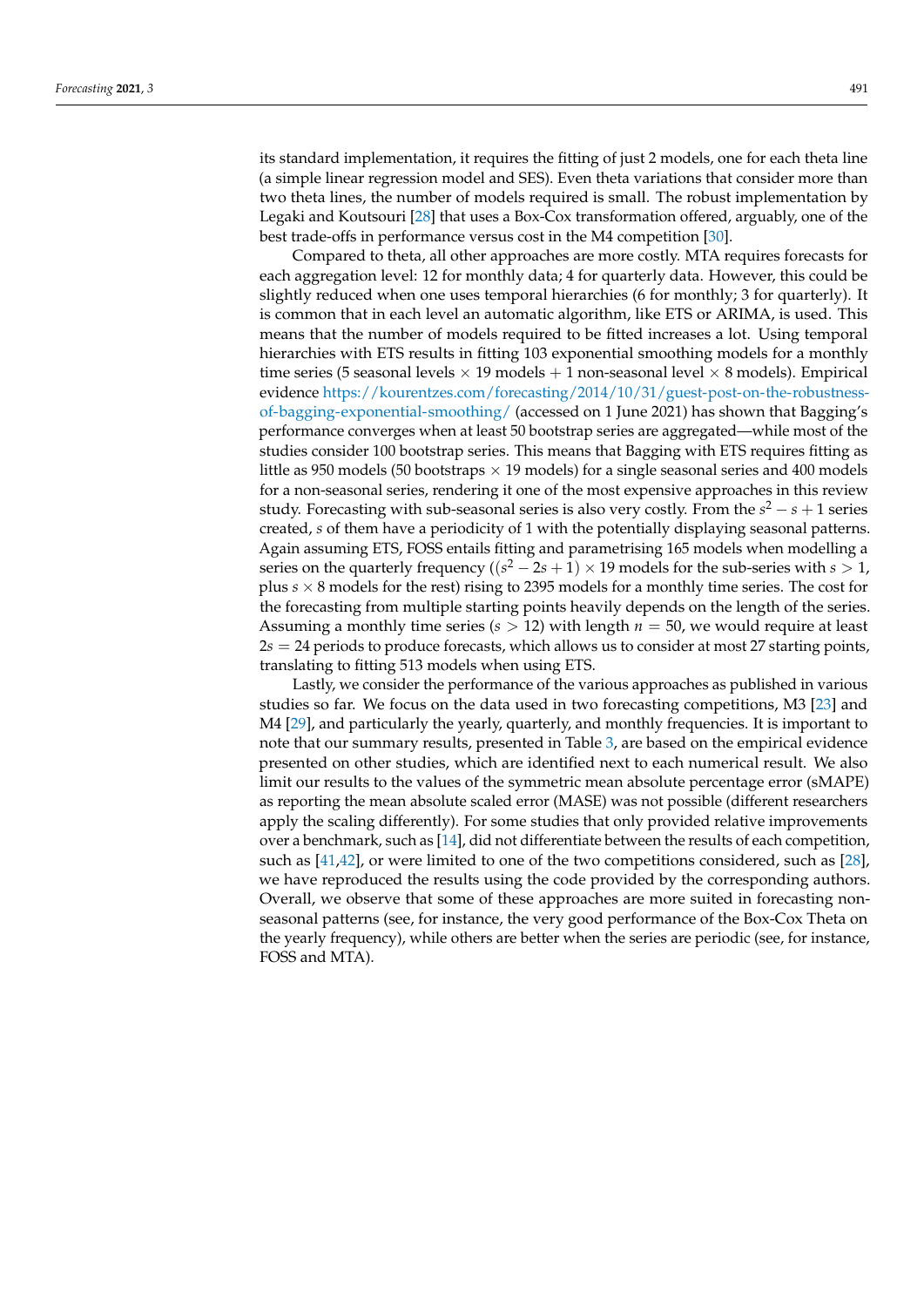<span id="page-14-1"></span>

| Approach   | Variation                | M3         |             | $\mathbf{M}4$ |            |              |            |
|------------|--------------------------|------------|-------------|---------------|------------|--------------|------------|
|            |                          | Yearly     | Quarterly   | Monthly       | Yearly     | Quarterly    | Monthly    |
| Theta      | Standard [5]             | 16.90 [23] | 8.96 [23]   | 13.85 [23]    | 14.59 [29] | 10.31 [29]   | 13.00 [29] |
|            | Optimised $\theta$ [8]   | 15.94 [8]  | $9.28\ [8]$ | 13.74 [8]     | 13.68      | 10.09        | 13.32      |
|            | Box-Cox $[28]$           | 16.20      | 9.13        | 13.55         | 13.37 [29] | $10.15$ [29] | 13.00 [29] |
|            | AutoTheta [42]           | 16.02      | 9.18        | 13.86         | 13.80      | 10.13        | 13.13      |
|            | Theta-EXP $[41]$         | 16.48      | 8.99        | 13.44         | 14.11      | 10.37        | 13.12      |
| <b>MTA</b> | MAPA-ETS <sup>[11]</sup> | 18.37 [11] | $9.63$ [11] | 13.69 [11]    | 14.88      | 10.27        | 12.97      |
|            | THIEF-ETS [14]           | 17.00      | 9.38        | 13.58         | 15.36      | 10.40        | 12.89      |
|            | THIEF-ARIMA [14]         | 17.10      | 9.79        | 14.49         | 15.15      | 10.61        | 13.39      |

BMC-ETS [\[4\]](#page-16-3) 17.15 [4] 9.56 [4] 13.79 [4] 14.94 [\[66\]](#page-18-22) 10.08 [66] 13.07 [66] Pruned and Treated [\[66\]](#page-18-22) 17.36 [\[66\]](#page-18-22) 9.74 [\[66\]](#page-18-22) 13.61 [\[66\]](#page-18-22) 14.49 [\[66\]](#page-18-22) 10.22 [\[66\]](#page-18-22) 13.27 [\[66\]](#page-18-22)

**Table 3.** The published average performance of the five approaches on the monthly data from the M3 and M4 competitions.

THIEF is applied using the "structural" reconciliation approach, while MAPA using the "hybrid" approach with a mean combination operator for aggregating the ETS components at different temporal aggregation levels. Optimised *θ* refers to the "Dynamic Optimised Theta Model". Results are replicated, where required, using the "thief", "MAPA", "forecast", and "forecTheta" packages for R, of versions 0.3, 2.0.4, 8.14, and 2.2, respectively.

MSP MSP-ETS [\[18\]](#page-17-6) 16.90 [18] 9.79 [18] 14.00 [18]

Bagging MBB-ETS [\[15\]](#page-17-3) 17.89 [\[15\]](#page-17-3) 10.13 [\[15\]](#page-17-3) 13.64 [\[15\]](#page-17-3) 14.47 [\[66\]](#page-18-22) 10.23 [\[66\]](#page-18-22) 13.30 [\[66\]](#page-18-22)

FOSS FOSS-ETS [\[17\]](#page-17-5) 9.24 [17] 13.56 [17] 10.15 [17] 12.84 [17] 12.84 [17] 160SS-ARIMA [17] 12.87 [17] 12.87 [17] FOSS-ARIMA [\[17\]](#page-17-5) 9.68 [17] 14.01 [17] 10.41 [17] 10.41 [17]

> Given the high-representativeness of the data in the M3 and M4 datasets [\[68\]](#page-18-24), we believe that the results can be safely generalised in other settings and contexts, where the presented approaches are expected to work well. However, we will highlight here some particular applications on different contexts. Nikolopoulos et al. [\[31\]](#page-17-19) apply the theta method on finance data, demonstrating its good performance over other benchmarks. Athanasopoulos et al. [\[14\]](#page-17-2) offer a case study for the application of MTA (in the form of temporal hierarchies) for forecasting the demand of the Accident and Emergency departments in the UK. Additionally, working with MTA, Yagli et al. [\[57\]](#page-18-13) improved the performance of solar forecasts. De Oliveira and Cyrino Oliveira [\[69\]](#page-18-25) demonstrate the effectiveness of the bagging approach on energy consumption data. Finally, the case study of Li et al. [\[17\]](#page-17-5) also involves high-frequency energy consumption data and shows the good performance of FOSS when complex patterns exist. The application of MSP on different contexts is limited, as this approach has not been—to our knowledge—widely applied yet.

#### <span id="page-14-0"></span>**8. Conclusions and a Look to the Future**

Univariate time series forecasting can be challenging, especially since real life data do not comply with the assumptions and do not follow data generating processes usually assumed by models that can be found implemented in the forecasting support systems. At the same time, improving forecast accuracy can be crucial, as even a small decrease in the forecast error may translate to significant gains in terms of the utility of the forecasts see, for example, references [\[33,](#page-17-21)[70\]](#page-18-26), who discuss the case of forecasting for inventories. In this paper, we reviewed five approaches that can enhance the performance of univariate time series forecasting methods. These approaches are based on two basic principles: (*i*) manipulation of the original data to extract as much information from them as possible, and (*ii*) forecast combination which has been proved to be extremely beneficial in the forecasting field see, for example, references [\[71](#page-18-27)[,72\]](#page-18-28).

The five approaches that we presented can be applied on top of established time series forecasting models, such as ETS or ARIMA. In fact, we can argue that all these five approaches work as self-improving mechanisms to boost the performance of the underlying forecasting methods. Although the term "self-improving mechanism" was originally used by Nikolopoulos et al. [\[38\]](#page-17-26) to describe the performance gained by applying temporal aggregation, we argue that this is a good descriptor for all the approaches discussed in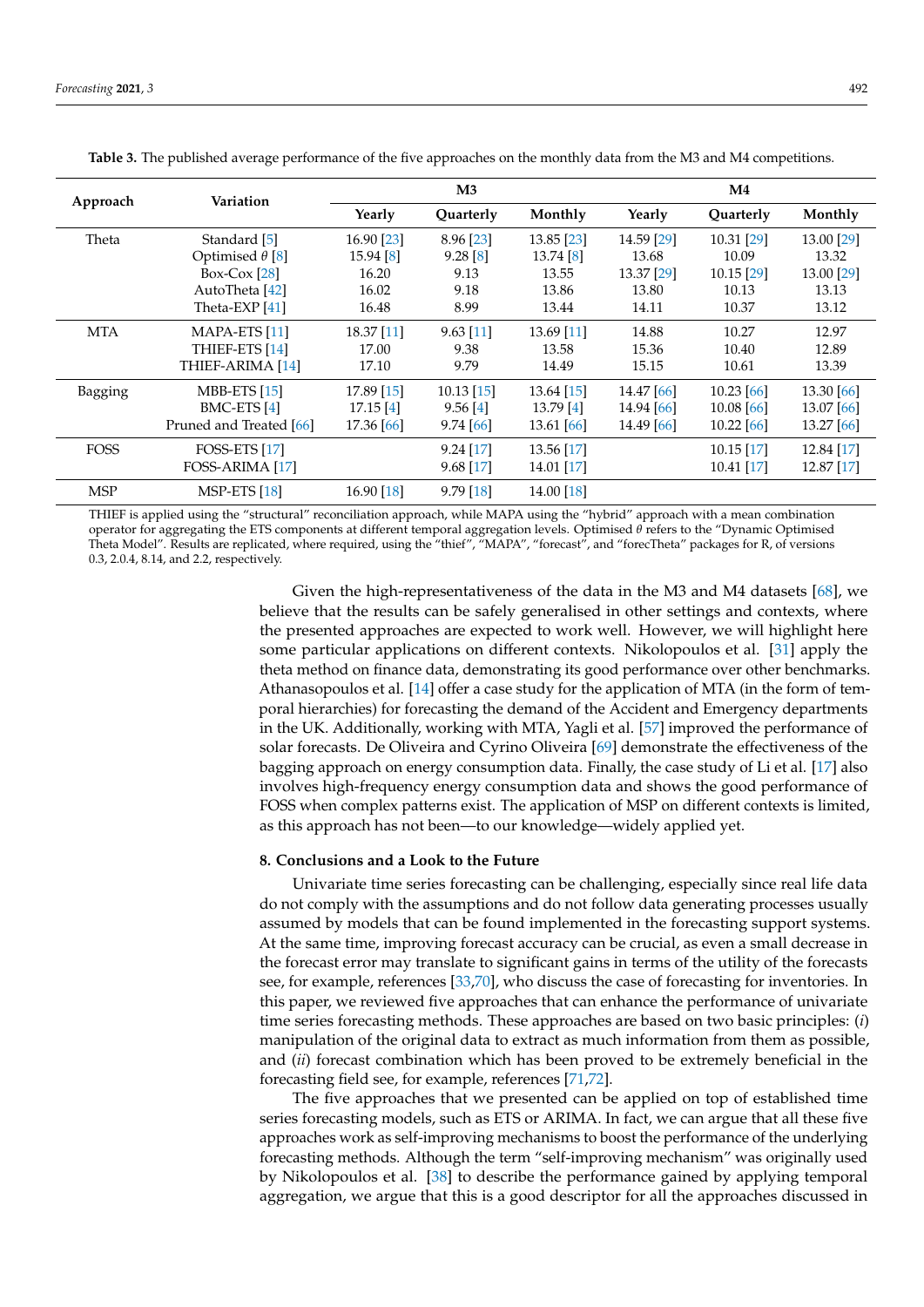our study. It is important to highlight that the improvements achieved by the application of these approaches do not entail the collection of additional data, such as explanatory variables, that usually come with an additional cost, as well as uncertainty in a sense that, in most cases, the future values of these variables must also be predicted for supporting forecasting methods in a regression fashion. The input for all approaches described is simply the past values of the dependent variable of interest.

When a large number of data are available, then empirical evidence from the latest forecasting competitions [\[29](#page-17-17)[,73\]](#page-18-29) shows that meta-learning and cross-learning approaches can be used to improve time series forecasting performance. Such "global" approaches are often based of time series features [\[74\]](#page-18-30) or patterns [\[75\]](#page-19-0) that may be prevalent and common across many time series. As a result, meta-learning and cross-learning approaches are relevant for companies that require to produce forecasts for myriads of data [\[76\]](#page-19-1). Large retailers, such as Walmart, Target, and Carrefour, are representative examples. However, many more companies and organisations are interested in forecasting only a few tens or hundreds of time series to support their operations, marketing, and other functions. As such, "local" solutions, like the ones covered in this study, that use information from singular time series only, are still very useful in practice. More importantly, if one needs to forecast only a small number of series, then it would make sense to invest in the additional computational resources required to handle the most demanding of the approaches (Bagging and FOSS). Regardless, we believe that analysts that wish to apply the approaches presented in this paper should decide based on their added-value across different sampling frequencies (see also the discussions in Section [7\)](#page-11-0) balanced against their relative computational cost.

The various approaches that we presented in this paper have been so far studied in isolation. Although the applying of these approaches in a sequential fashion is entirely feasible, as it is the case with an MTA implementation—the thief() function—which offers theta as one of the methods to produce base forecasts, it would be even more interesting to see future studies that focus on the integration of the approaches described here. The only exception that we are aware of is the study by Wang et al. [\[77\]](#page-19-2) that attempts to structurally integrate the concepts surrounding the theta method (and the manipulation of the local curvatures) with aspects of non-overlapping temporal aggregation. We believe that there is much scope for further research in integrating "wisdom of the data" approaches. For instance, one could consider defining a temporal hierarchy approach in which the base forecasts for the nodes of a certain aggregation level are not produced by considering the entire series consisting of all information at the same aggregation level, but each node is extrapolated separately using sub-seasonal series (FOSS). Another example would be the integration of bagging and multiple starting points approaches, since each of them focuses on a different way in extracting information from the data.

Another interesting path for future investigation would be to explore how these approaches can better support forecasting in practice. For example, consider the extension of these univariate-oriented approaches to fit within a hierarchical framework which contains several series that are cross-sectionally aggregated. Temporal hierarchies naturally extend to cross-temporal hierarchies, see [\[56\]](#page-18-12), however this is not the case with all other approaches described here. For instance, when using bagging on a particular node of the hierarchy, the bootstrapping of the remainder could be informed by the remainder of the other nodes. Even more interestingly, a bootstrap model combination approach could be based on the models selected as optimal across hierarchical aggregation levels.

In conclusion, univariate time series forecasting benefits from looking the available data through different lenses, attempting to understand them better and model them more efficiently. This is achieved by tackling uncertainties associated with data itself and easing the identification of an 'optimal' model and its parameters. As such, we are looking forward to see more approaches that consider the "wisdom of the data" towards enhancing the forecasting performance.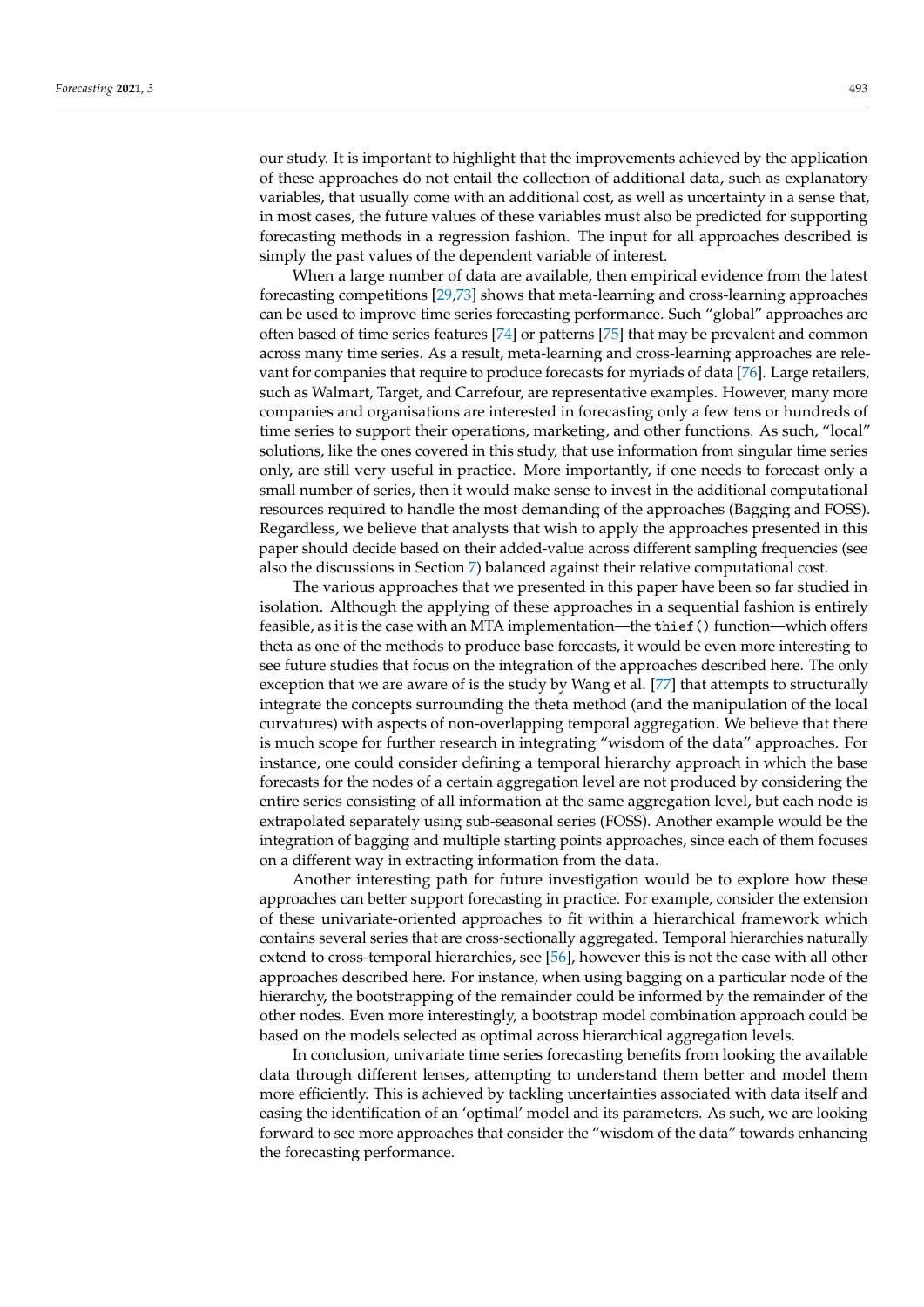**Author Contributions:** Conceptualisation: F.P.; methodology: F.P. and E.S.; software: E.S.; validation: E.S.; visualisation: F.P. and E.S.; formal analysis: F.P. and E.S.; investigation: F.P. and E.S.; resources: F.P. and E.S.; data curation: E.S.; writing—original draft preparation: F.P.; writing—review and editing: E.S.; supervision: F.P.; project administration: F.P.; funding acquisition: F.P. All authors have read and agreed to the published version of the manuscript.

**Funding:** This research received no external funding.

**Institutional Review Board Statement:** Not applicable.

**Informed Consent Statement:** Not applicable.

**Data Availability Statement:** The data of the M3 and M4 forecasting competitions are publicly available and can be found at [https://forecasters.org/resources/time-series-data/,](https://forecasters.org/resources/time-series-data/) accessed on 1 June 2021.

**Acknowledgments:** The first author thanks Evelyn and Freddy for their support.

**Conflicts of Interest:** The authors declare no conflicts of interest.

## **Abbreviations**

The following abbreviations are used in this manuscript:

| ARIMA         | Auto-regressive Integrated Moving Average                          |
|---------------|--------------------------------------------------------------------|
| <b>ARIMAx</b> | Auto-regressive Integrated Moving Average with Exogenous Variables |
| BMC           | Bootstrap Model Combination                                        |
| CBB           | Circular Block Bootstrap                                           |
| ETS           | <b>Exponential Smoothing</b>                                       |
| ETSx          | Exponential Smoothing with Exogenous Variables                     |
| FOSS          | Forecasting with Sub-seasonal Series                               |
| LPB           | Linear Process Bootstrap                                           |
| MAPA          | Multiple Temporal Aggregation Algorithm                            |
| MAPAx         | Multiple Temporal Aggregation Algorithm with Exogenous Variables   |
| MASE          | Mean Absolute Scaled Error                                         |
| MBB           | Moving Block Bootstrap                                             |
| MSP           | <b>Multiple Starting Points</b>                                    |
| MTA           | Multiple Temporal Aggregation                                      |
| SBA           | Syntetos-Boylan Approximation                                      |
| SES           | Simple Exponential Smoothing                                       |
| sMAPE         | Mean Absolute Percentage Error                                     |
| STL           | Seasonal and Trend decomposition using Loess                       |
| THIEF         | <b>Temporal Hierarchical Forecasting</b>                           |
| TSB           | Teunter-Syntetos-Babai (method)                                    |
|               |                                                                    |

#### **References**

- <span id="page-16-0"></span>1. Fildes, R.; Ma, S.; Kolassa, S. Retail forecasting: Research and practice. *Int. J. Forecast.* **2019**. [\[CrossRef\]](http://doi.org/10.1016/j.ijforecast.2019.06.004)
- <span id="page-16-1"></span>2. Hyndman, R.J.; Koehler, A.B.; Snyder, R.D.; Grose, S. A state space framework for automatic forecasting using exponential smoothing methods. *Int. J. Forecast.* **2002**, *18*, 439–454. [\[CrossRef\]](http://dx.doi.org/10.1016/S0169-2070(01)00110-8)
- <span id="page-16-2"></span>3. Hyndman, R.; Khandakar, Y. Automatic time series forecasting: The forecast package for R. *J. Stat. Softw.* **2008**, *26*, 1–22.
- <span id="page-16-3"></span>4. Petropoulos, F.; Hyndman, R.J.; Bergmeir, C. Exploring the sources of uncertainty: Why does bagging for time series forecasting work? *Eur. J. Oper. Res.* **2018**, *268*, 545–554. [\[CrossRef\]](http://dx.doi.org/10.1016/j.ejor.2018.01.045)
- <span id="page-16-4"></span>5. Assimakopoulos, V.; Nikolopoulos, K. The Theta model: A decomposition approach to forecasting. *Int. J. Forecast.* **2000**, *16*, 521–530. [\[CrossRef\]](http://dx.doi.org/10.1016/S0169-2070(00)00066-2)
- <span id="page-16-7"></span>6. Hyndman, R.J.; Billah, B. Unmasking the Theta method. *Int. J. Forecast.* **2003**, *19*, 287–290. [\[CrossRef\]](http://dx.doi.org/10.1016/S0169-2070(01)00143-1)
- 7. Thomakos, D.; Nikolopoulos, K. Fathoming the theta method for a unit root process. *IMA J. Manag. Math.* **2012**, *25*, 105–124. [\[CrossRef\]](http://dx.doi.org/10.1093/imaman/dps030)
- <span id="page-16-6"></span>8. Fiorucci, J.A.; Pellegrini, T.R.; Louzada, F.; Petropoulos, F.; Koehler, A.B. Models for optimising the theta method and their relationship to state space models. *Int. J. Forecast.* **2016**, *32*, 1151–1161. [\[CrossRef\]](http://dx.doi.org/10.1016/j.ijforecast.2016.02.005)
- <span id="page-16-5"></span>9. Spiliotis, E.; Assimakopoulos, V.; Nikolopoulos, K. Forecasting with a hybrid method utilizing data smoothing, a variation of the Theta method and shrinkage of seasonal factors. *Int. J. Prod. Econ.* **2019**, *209*, 92–102. [\[CrossRef\]](http://dx.doi.org/10.1016/j.ijpe.2018.01.020)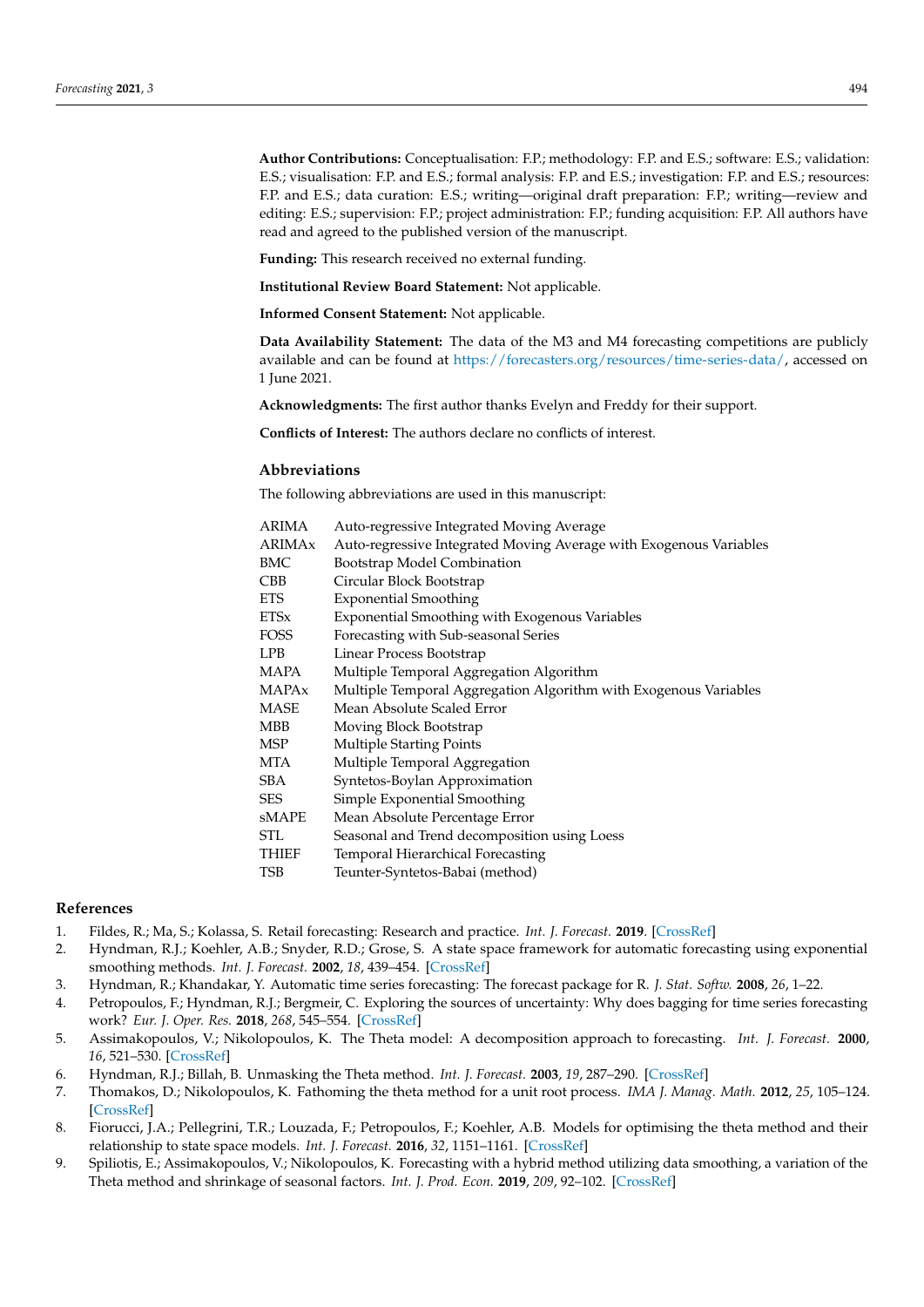- <span id="page-17-0"></span>10. Spiliotis, E.; Assimakopoulos, V.; Makridakis, S. Generalizing the Theta method for automatic forecasting. *Eur. J. Oper. Res.* **2020**, *284*, 550–558. [\[CrossRef\]](http://dx.doi.org/10.1016/j.ejor.2020.01.007)
- <span id="page-17-1"></span>11. Kourentzes, N.; Petropoulos, F.; Trapero, J.R. Improving forecasting by estimating time series structural components across multiple frequencies. *Int. J. Forecast.* **2014**, *30*, 291–302. [\[CrossRef\]](http://dx.doi.org/10.1016/j.ijforecast.2013.09.006)
- 12. Petropoulos, F.; Kourentzes, N. Improving forecasting via multiple temporal aggregation. *Foresight Int. J. Appl. Forecast.* **2014**, *34*, 12–17.
- <span id="page-17-29"></span>13. Petropoulos, F.; Kourentzes, N. Forecast combinations for intermittent demand. *J. Oper. Res. Soc.* **2015**, *66*, 914–924. [\[CrossRef\]](http://dx.doi.org/10.1057/jors.2014.62)
- <span id="page-17-2"></span>14. Athanasopoulos, G.; Hyndman, R.J.; Kourentzes, N.; Petropoulos, F. Forecasting with temporal hierarchies. *Eur. J. Oper. Res.* **2017**, *262*, 60–74. [\[CrossRef\]](http://dx.doi.org/10.1016/j.ejor.2017.02.046)
- <span id="page-17-3"></span>15. Bergmeir, C.; Hyndman, R.J.; Benítez, J.M. Bagging exponential smoothing methods using STL decomposition and Box–Cox transformation. *Int. J. Forecast.* **2016**, *32*, 303–312. [\[CrossRef\]](http://dx.doi.org/10.1016/j.ijforecast.2015.07.002)
- <span id="page-17-4"></span>16. Dantas, T.M.; Cyrino Oliveira, F.L. Improving time series forecasting: An approach combining bootstrap aggregation, clusters and exponential smoothing. *Int. J. Forecast.* **2018**, *34*, 748–761. [\[CrossRef\]](http://dx.doi.org/10.1016/j.ijforecast.2018.05.006)
- <span id="page-17-5"></span>17. Li, X.; Petropoulos, F.; Kang, Y. Improving forecasting with sub-seasonal time series patterns. *arXiv* **2021**, arXiv:2101.00827.
- <span id="page-17-6"></span>18. Disney, S.M.; Petropoulos, F. Forecast combinations using multiple starting points. In Proceedings of the Logistics & Operations Management Section Annual Conference (LOMSAC 2015), Glasgow, UK, 12–15 July 2015.
- <span id="page-17-7"></span>19. Bai, Y.; Li, X.; Kang, Y. Improving forecasting with multiple starting points. 2021, Unpublished work.
- <span id="page-17-8"></span>20. Livera, A.M.D.; Hyndman, R.J.; Snyder, R.D. Forecasting Time Series With Complex Seasonal Patterns Using Exponential Smoothing. *J. Am. Stat. Assoc.* **2011**, *106*, 1513–1527. [\[CrossRef\]](http://dx.doi.org/10.1198/jasa.2011.tm09771)
- <span id="page-17-9"></span>21. Pedregal, D.J.; Trapero, J.R.; Villegas, M.A.; Madrigal, J.J. Submission 260 to the M4 competition. In *Github*; Universidad de Castilla: Ciudad Real, Spain, 2018.
- <span id="page-17-10"></span>22. Dokumentov, A.; Hyndman, R.J. STR: A Seasonal-Trend Decomposition Procedure Based on Regression. *arXiv* **2020**, arXiv:2009.05894.
- <span id="page-17-11"></span>23. Makridakis, S.; Hibon, M. The M3-Competition: Results, conclusions and implications. *Int. J. Forecast.* **2000**, *16*, 451–476. [\[CrossRef\]](http://dx.doi.org/10.1016/S0169-2070(00)00057-1)
- <span id="page-17-12"></span>24. Petropoulos, F.; Nikolopoulos, K. Optimizing Theta Model for Monthly Data. 2013. Available online: [https://www.scitepress.](https://www.scitepress.org/PublicationsDetail.aspx?ID=PYc+bgnxmJE=&t=1) [org/PublicationsDetail.aspx?ID=PYc+bgnxmJE=&t=1](https://www.scitepress.org/PublicationsDetail.aspx?ID=PYc+bgnxmJE=&t=1) (accessed on 1 June 2021).
- <span id="page-17-13"></span>25. Petropoulos, F. θ-reflections from the next generation of forecasters. In *Forecasting with the Theta Method*; Nikolopoulos, K., Thomakos, D.D., Eds.; John Wiley & Sons, Ltd.: Chichester, UK, 2019; pp. 161–175. [\[CrossRef\]](http://dx.doi.org/10.1002/9781119320784.ch6)
- <span id="page-17-14"></span>26. Fioruci, J.A.; Pellegrini, T.R.; Louzada, F.; Petropoulos, F. The Optimised Theta Method. *arXiv* **2015**, arXiv:1503.03529.
- <span id="page-17-15"></span>27. Thomakos, D.D.; Nikolopoulos, K. Forecasting Multivariate Time Series with the Theta Method: Multivariate Theta Method. *J. Forecast.* **2015**, *34*, 220–229. [\[CrossRef\]](http://dx.doi.org/10.1002/for.2334)
- <span id="page-17-16"></span>28. Legaki, N.Z.; Koutsouri, K. Submission 260 to the M4 competition. In *Github*; National Technical University of Athens: Athens, Greece, 2018.
- <span id="page-17-17"></span>29. Makridakis, S.; Spiliotis, E.; Assimakopoulos, V. The M4 Competition: 100,000 time series and 61 forecasting methods. *Int. J. Forecast.* **2020**, *36*, 54–74. [\[CrossRef\]](http://dx.doi.org/10.1016/j.ijforecast.2019.04.014)
- <span id="page-17-18"></span>30. Gilliland, M. The value added by machine learning approaches in forecasting. *Int. J. Forecast.* **2020**, *36*, 161–166. [\[CrossRef\]](http://dx.doi.org/10.1016/j.ijforecast.2019.04.016)
- <span id="page-17-19"></span>31. Nikolopoulos, K.; Thomakos, D.; Petropoulos, F.; Assimakopoulos, V. Theta Model Forecasts for Financial Time Series: A Case Study in the S&P500. Technical Report 0033. 2009. Available online: <https://ideas.repec.org/p/uop/wpaper/0033.html> (accessed on 1 June 2021).
- <span id="page-17-20"></span>32. Athanasopoulos, G.; Hyndman, R.J.; Song, H.; Wu, D.C. The tourism forecasting competition. *Int. J. Forecast.* **2011**, *27*, 822–844. [\[CrossRef\]](http://dx.doi.org/10.1016/j.ijforecast.2010.04.009)
- <span id="page-17-21"></span>33. Petropoulos, F.; Wang, X.; Disney, S.M. The inventory performance of forecasting methods: Evidence from the M3 competition data. *Int. J. Forecast.* **2019**, *35*, 251–265. [\[CrossRef\]](http://dx.doi.org/10.1016/j.ijforecast.2018.01.004)
- <span id="page-17-22"></span>34. Nikolopoulos, K.; Thomakos, D.D.; Katsagounos, I.; Alghassab, W. On the M4.0 forecasting competition: Can you tell a 4.0 earthquake from a 3.0? *Int. J. Forecast.* **2020**, *36*, 203–205. [\[CrossRef\]](http://dx.doi.org/10.1016/j.ijforecast.2019.03.023)
- <span id="page-17-23"></span>35. Nikolopoulos, K.I.; Thomakos, D.D. *Forecasting with The Theta Method: Theory and Applications*; John Wiley & Sons: Hoboken, NJ, USA, 2019.
- <span id="page-17-24"></span>36. Petropoulos, F.; Nikolopoulos, K. The Theta Method. *Foresight Int. J. Appl. Forecast.* **2017**, *46*, 11–17.
- <span id="page-17-25"></span>37. Petropoulos, F.; Apiletti, D.; Assimakopoulos, V.; Babai, M.Z.; Barrow, D.K.; Ben Taieb, S.; Bergmeir, C.; Bessa, R.J.; Bijak, J.; Boylan, J.E.; et al. Forecasting: Theory and Practice. *arXiv* **2021**, arXiv:2012.03854.
- <span id="page-17-26"></span>38. Nikolopoulos, K.; Syntetos, A.A.; Boylan, J.E.; Petropoulos, F.; Assimakopoulos, V. An aggregate-disaggregate intermittent demand approach (ADIDA) to forecasting: An empirical proposition and analysis. *J. Oper. Res. Soc.* **2011**, *62*, 544–554. [\[CrossRef\]](http://dx.doi.org/10.1057/jors.2010.32)
- 39. Babai, M.Z.; Ali, M.M.; Nikolopoulos, K. Impact of temporal aggregation on stock control performance of intermittent demand estimators: Empirical analysis. *Omega* **2012**, *40*, 713–721. [\[CrossRef\]](http://dx.doi.org/10.1016/j.omega.2011.09.004)
- <span id="page-17-27"></span>40. Spithourakis, G.; Petropoulos, F.; Nikolopoulos, K.; Assimakopoulos, V. A Systemic View of ADIDA framework. *IMA J. Manag. Math.* **2014**, *25*, 125–137. [\[CrossRef\]](http://dx.doi.org/10.1093/imaman/dps031)
- <span id="page-17-28"></span>41. Spiliotis, E.; Petropoulos, F.; Assimakopoulos, V. Improving the forecasting performance of temporal hierarchies. *PLoS ONE* **2019**, *14*, e0223422. [\[CrossRef\]](http://dx.doi.org/10.1371/journal.pone.0223422) [\[PubMed\]](http://www.ncbi.nlm.nih.gov/pubmed/31581211)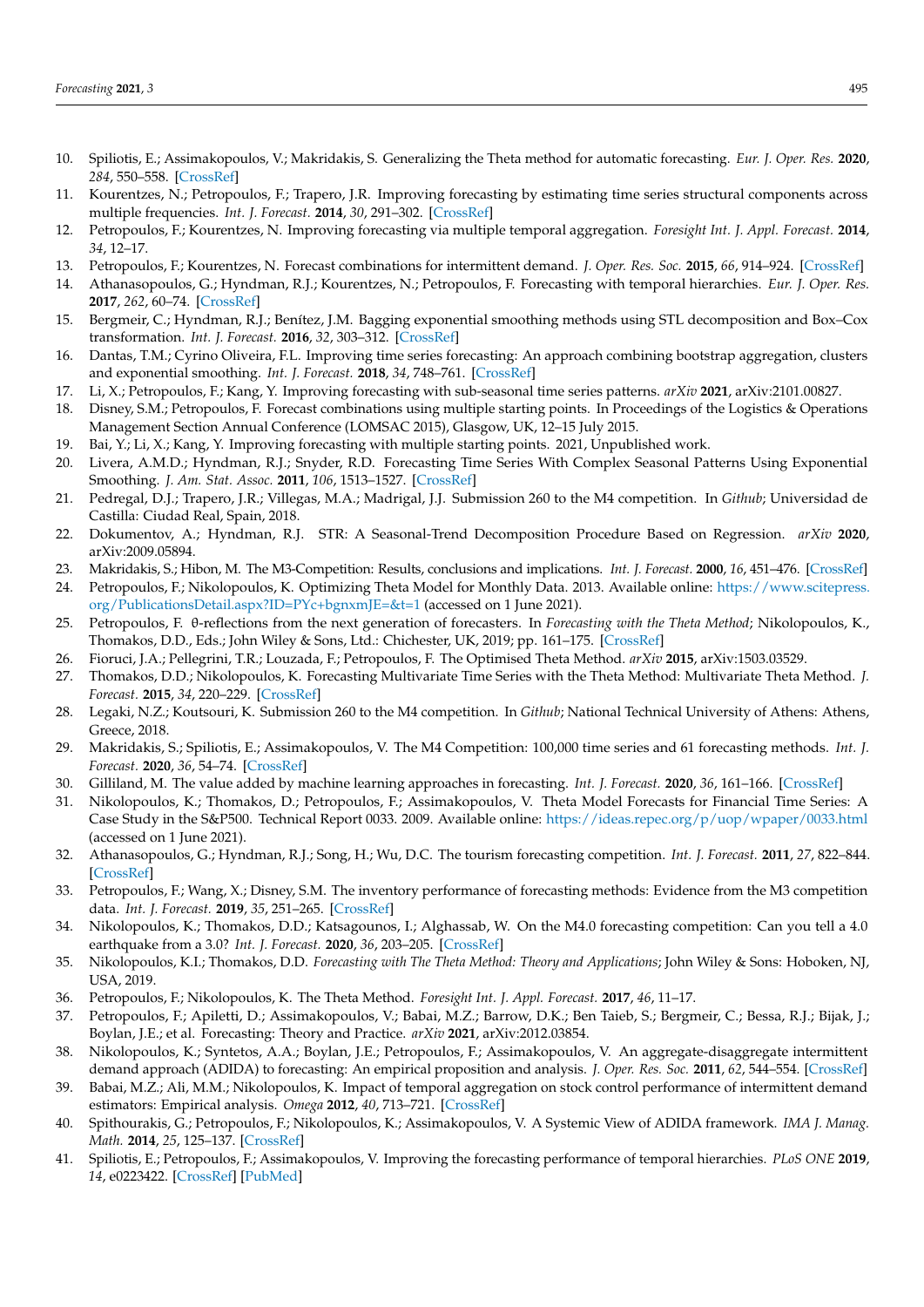- <span id="page-18-0"></span>42. Spiliotis, E.; Petropoulos, F.; Kourentzes, N.; Assimakopoulos, V. Cross-temporal aggregation: Improving the forecast accuracy of hierarchical electricity consumption. *Appl. Energy* **2020**, *261*, 114339. [\[CrossRef\]](http://dx.doi.org/10.1016/j.apenergy.2019.114339)
- <span id="page-18-1"></span>43. Croston, J.D. Forecasting and Stock Control for Intermittent Demands. *Oper. Res. Q.* **1972**, *23*, 289–303. [\[CrossRef\]](http://dx.doi.org/10.1057/jors.1972.50)
- <span id="page-18-2"></span>44. Syntetos, A.A.; Boylan, J.E. The accuracy of intermittent demand estimates. *Int. J. Forecast.* **2005**, *21*, 303–314. [\[CrossRef\]](http://dx.doi.org/10.1016/j.ijforecast.2004.10.001)
- <span id="page-18-3"></span>45. Kostenko, A.V.; Hyndman, R.J. A note on the categorization of demand patterns. *J. Oper. Res. Soc.* **2006**, *57*, 1256–1257. [\[CrossRef\]](http://dx.doi.org/10.1057/palgrave.jors.2602211)
- <span id="page-18-4"></span>46. Kourentzes, N.; Petropoulos, F. Forecasting with multivariate temporal aggregation: The case of promotional modelling. *Int. J. Prod. Econ.* **2016**, *181*, 145–153. [\[CrossRef\]](http://dx.doi.org/10.1016/j.ijpe.2015.09.011)
- <span id="page-18-5"></span>47. Athanasopoulos, G.; Ahmed, R.A.; Hyndman, R.J. Hierarchical forecasts for Australian domestic tourism. *Int. J. Forecast.* **2009**, *25*, 146–166. [\[CrossRef\]](http://dx.doi.org/10.1016/j.ijforecast.2008.07.004)
- 48. Hyndman, R.J.; Ahmed, R.A.; Athanasopoulos, G.; Shang, H.L. Optimal combination forecasts for hierarchical time series. *Comput. Stat. Data Anal.* **2011**, *55*, 2579–2589. [\[CrossRef\]](http://dx.doi.org/10.1016/j.csda.2011.03.006)
- 49. Athanasopoulos, G.; Gamakumara, P.; Panagiotelis, A.; Hyndman, R.J.; Affan, M. Hierarchical Forecasting. In *Macroeconomic Forecasting in the Era of Big Data: Theory and Practice*; Fuleky, P., Ed.; Springer International Publishing: Cham, Switzerland, 2020; pp. 689–719. [\[CrossRef\]](http://dx.doi.org/10.1007/978-3-030-31150-6_21)
- <span id="page-18-6"></span>50. Hollyman, R.; Petropoulos, F.; Tipping, M.E. Understanding forecast reconciliation. *Eur. J. Oper. Res.* **2021**, *294*, 149–160. [\[CrossRef\]](http://dx.doi.org/10.1016/j.ejor.2021.01.017)
- <span id="page-18-7"></span>51. Kourentzes, N.; Rostami-Tabar, B.; Barrow, D.K. Demand forecasting by temporal aggregation: Using optimal or multiple aggregation levels? *J. Bus. Res.* **2017**, *78*, 1–9. [\[CrossRef\]](http://dx.doi.org/10.1016/j.jbusres.2017.04.016)
- <span id="page-18-8"></span>52. Jeon, J.; Panagiotelis, A.; Petropoulos, F. Probabilistic forecast reconciliation with applications to wind power and electric load. *Eur. J. Oper. Res.* **2019**, *279*, 364–379. [\[CrossRef\]](http://dx.doi.org/10.1016/j.ejor.2019.05.020)
- <span id="page-18-9"></span>53. Nystrup, P.; Lindström, E.; Pinson, P.; Madsen, H. Temporal hierarchies with autocorrelation for load forecasting. *Eur. J. Oper. Res.* **2020**, *280*, 876–888. [\[CrossRef\]](http://dx.doi.org/10.1016/j.ejor.2019.07.061)
- <span id="page-18-10"></span>54. Kourentzes, N.; Athanasopoulos, G. Elucidate structure in intermittent demand series. *Eur. J. Oper. Res.* **2021**, *288*, 141–152. [\[CrossRef\]](http://dx.doi.org/10.1016/j.ejor.2020.05.046)
- <span id="page-18-11"></span>55. Teunter, R.H.; Syntetos, A.A.; Zied Babai, M. Intermittent demand: Linking forecasting to inventory obsolescence. *Eur. J. Oper. Res.* **2011**, *214*, 606–615. [\[CrossRef\]](http://dx.doi.org/10.1016/j.ejor.2011.05.018)
- <span id="page-18-12"></span>56. Kourentzes, N.; Athanasopoulos, G. Cross-temporal coherent forecasts for Australian tourism. *Ann. Tour. Res.* **2019**, *75*, 393–409. [\[CrossRef\]](http://dx.doi.org/10.1016/j.annals.2019.02.001)
- <span id="page-18-13"></span>57. Yagli, G.M.; Yang, D.; Srinivasan, D. Reconciling solar forecasts: Sequential reconciliation. *Sol. Energy* **2019**, *179*, 391–397. [\[CrossRef\]](http://dx.doi.org/10.1016/j.solener.2018.12.075)
- <span id="page-18-14"></span>58. Guerrero, V.M. Time-series analysis supported by power transformations. *J. Forecast.* **1993**, *12*, 37–48. [\[CrossRef\]](http://dx.doi.org/10.1002/for.3980120104)
- <span id="page-18-15"></span>59. Cleveland, R.B.; Cleveland, W.S.; McRae, J.E.; Terpenning, I. STL: A seasonal-trend decomposition procedure based on loess. *J. Off. Stat.* **1990**, *6*, 3–73.
- <span id="page-18-16"></span>60. Bandara, K.; Hewamalage, H.; Liu, Y.H.; Kang, Y.; Bergmeir, C. Improving the Accuracy of Global Forecasting Models using Time Series Data Augmentation. *arXiv* **2020**, arXiv:2008.02663.
- <span id="page-18-17"></span>61. Kunsch, H.R. The Jackknife and the Bootstrap for General Stationary Observations. *Ann. Stat.* **1989**, *17*, 1217–1241. [\[CrossRef\]](http://dx.doi.org/10.1214/aos/1176347265)
- <span id="page-18-18"></span>62. Bühlmann, P. Sieve Bootstrap for Time Series. *Bernoulli* **1997**, *3*, 123–148. [\[CrossRef\]](http://dx.doi.org/10.2307/3318584)
- <span id="page-18-19"></span>63. Politis, D.N.; Romano, J.P. *A Circular Block-Resampling Procedure for Stationary Data*; Tech. Rep. No. 370; Department of Statistics, Stanford University: Stanford, CA, USA, 1991.
- <span id="page-18-20"></span>64. McMurry, T.; Politis, D.N. Banded and tapered estimates of autocovariance matrices and the linear process bootstrap. *J. Time Ser. Anal.* **2010**, *31*, 471–482. [\[CrossRef\]](http://dx.doi.org/10.1111/j.1467-9892.2010.00679.x)
- <span id="page-18-21"></span>65. Dantas, T.M.; Cyrino Oliveira, F.L.; Varela Repolho, H.M. Air transportation demand forecast through Bagging Holt Winters methods. *J. Air Transp. Manag.* **2017**, *59*, 116–123. [\[CrossRef\]](http://dx.doi.org/10.1016/j.jairtraman.2016.12.006)
- <span id="page-18-22"></span>66. Meira, E.; Cyrino Oliveira, F.L.; Jeon, J. Treating and Pruning: New approaches to forecasting model selection and combination using prediction intervals. *Int. J. Forecast.* **2021**, *37*, 547–568. [\[CrossRef\]](http://dx.doi.org/10.1016/j.ijforecast.2020.07.005)
- <span id="page-18-23"></span>67. Pesaran, M.H.; Timmermann, A. Selection of estimation window in the presence of breaks. *J. Econom.* **2007**, *137*, 134–161. [\[CrossRef\]](http://dx.doi.org/10.1016/j.jeconom.2006.03.010)
- <span id="page-18-24"></span>68. Spiliotis, E.; Kouloumos, A.; Assimakopoulos, V.; Makridakis, S. Are forecasting competitions data representative of the reality? *Int. J. Forecast.* **2020**, *36*, 37–53. [\[CrossRef\]](http://dx.doi.org/10.1016/j.ijforecast.2018.12.007)
- <span id="page-18-25"></span>69. de Oliveira, E.M.; Cyrino Oliveira, F.L. Forecasting mid-long term electric energy consumption through bagging ARIMA and exponential smoothing methods. *Energy* **2018**, *144*, 776–788. [\[CrossRef\]](http://dx.doi.org/10.1016/j.energy.2017.12.049)
- <span id="page-18-26"></span>70. Syntetos, A.A.; Nikolopoulos, K.; Boylan, J.E. Judging the judges through accuracy-implication metrics: The case of inventory forecasting. *Int. J. Forecast.* **2010**, *26*, 134–143. [\[CrossRef\]](http://dx.doi.org/10.1016/j.ijforecast.2009.05.016)
- <span id="page-18-27"></span>71. Bates, J.M.; Granger, C.W.J. The Combination of Forecasts. *Oper. Res. Soc.* **1969**, *20*, 451–468. [\[CrossRef\]](http://dx.doi.org/10.1057/jors.1969.103)
- <span id="page-18-28"></span>72. Timmermann, A. Forecast Combinations. *Handb. Econ. Forecast.* **2006**, *1*, 135–196.
- <span id="page-18-29"></span>73. Makridakis, S.; Spiliotis, E.; Assimakopoulos, V. The M5 Accuracy Competition: Results, Findings and Conclusions. 2020. Available online: <https://drive.google.com/drive/u/1/folders/1S6IaHDohF4qalWsx9AABsIG1filB5V0q> (accessed on 1 June 2021).
- <span id="page-18-30"></span>74. Montero-Manso, P.; Athanasopoulos, G.; Hyndman, R.J.; Talagala, T.S. FFORMA: Feature-based forecast model averaging. *Int. J. Forecast.* **2020**, *36*, 86–92. [\[CrossRef\]](http://dx.doi.org/10.1016/j.ijforecast.2019.02.011)